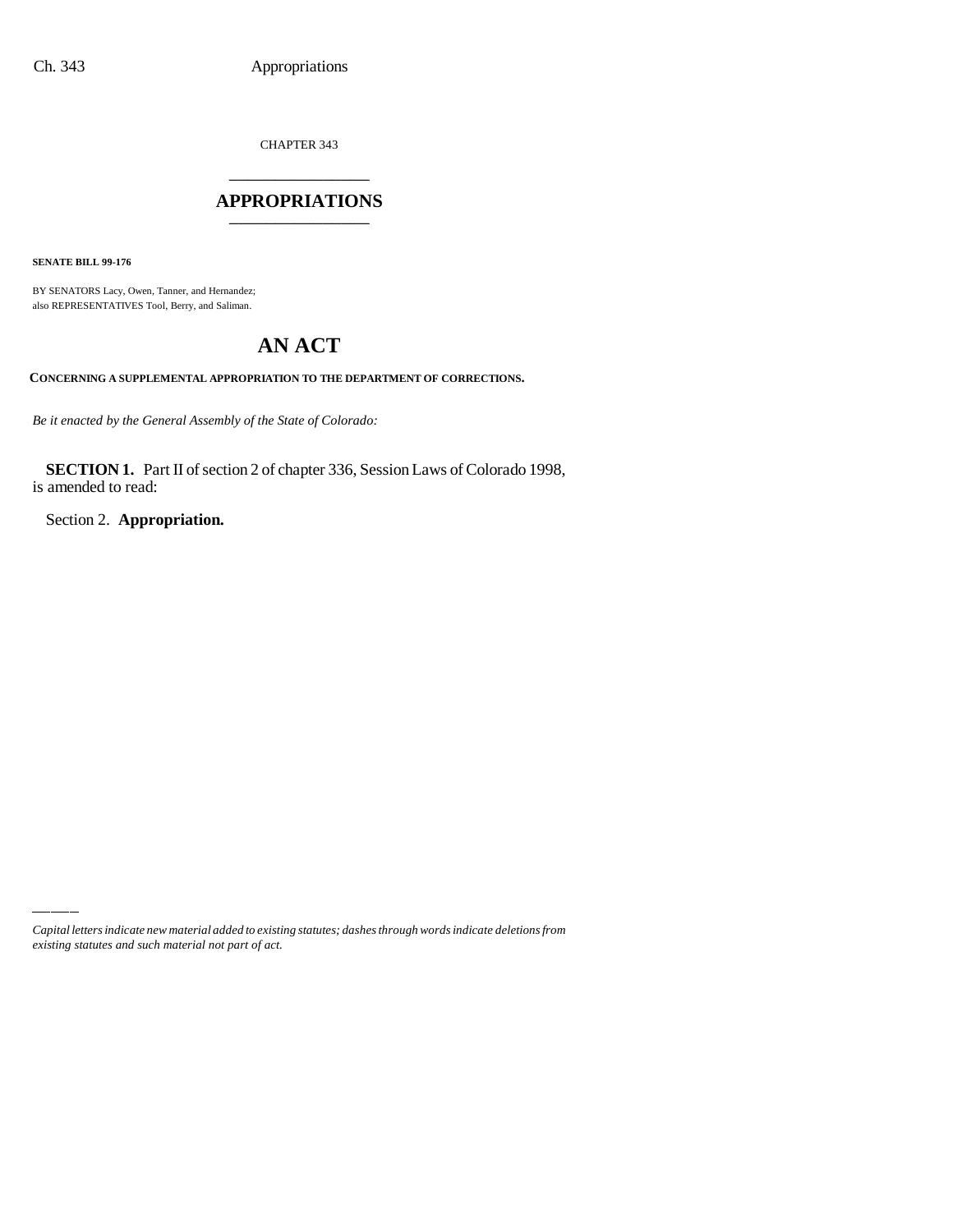|                                                         |                 |              | APPROPRIATION FROM        |                |                          |                      |                |
|---------------------------------------------------------|-----------------|--------------|---------------------------|----------------|--------------------------|----------------------|----------------|
|                                                         |                 |              |                           | <b>GENERAL</b> |                          | <b>CASH</b>          |                |
|                                                         | ITEM &          |              | <b>GENERAL</b>            | <b>FUND</b>    | <b>CASH</b>              | <b>FUNDS</b>         | <b>FEDERAL</b> |
|                                                         | <b>SUBTOTAL</b> | <b>TOTAL</b> | <b>FUND</b>               | <b>EXEMPT</b>  | <b>FUNDS</b>             | <b>EXEMPT</b>        | <b>FUNDS</b>   |
|                                                         | \$<br>\$        |              | \$                        | \$             | \$                       | \$                   | \$             |
|                                                         |                 |              | <b>PART II</b>            |                |                          |                      |                |
|                                                         |                 |              | DEPARTMENT OF CORRECTIONS |                |                          |                      |                |
| (1) MANAGEMENT                                          |                 |              |                           |                |                          |                      |                |
| (A) Executive Director's Office Subprogram <sup>6</sup> |                 |              |                           |                |                          |                      |                |
| <b>Personal Services</b>                                | 3,712,580       |              | 3,686,360                 |                | $26.220$ <sup>*</sup>    |                      |                |
|                                                         | 3,729,663       |              | 3,670,220                 |                |                          | 59,443 <sup>a</sup>  |                |
|                                                         |                 |              | $(63.0$ FTE)              |                | $(1.0$ FTE) <sup>b</sup> |                      |                |
|                                                         |                 |              | $(62.4$ FTE)              |                |                          | $(1.3$ FTE)          |                |
| Health, Life, and Dental                                | 9,795,479       |              | 9,450,723                 |                | 40,930 <sup>b</sup>      | $303,826^{\circ}$    |                |
|                                                         | 9,697,992       |              | 9,353,236                 |                |                          |                      |                |
| Short-term Disability                                   | 297,141         |              | 286,117                   |                | $1,266^b$                | $9,758^{\circ}$      |                |
|                                                         | 293,589         |              | 282,565                   |                |                          |                      |                |
| Salary Survey, Anniversary                              |                 |              |                           |                |                          |                      |                |
| Increases, and Shift                                    |                 |              |                           |                |                          |                      |                |
| Differential                                            | 17.681.663      |              | 17,296,740                |                | $47.345^b$               | 337,578°             |                |
|                                                         | 17,665,309      |              | 17,280,386                |                |                          |                      |                |
| Workers' Compensation                                   | 5,143,500       |              | 4,953,190                 |                | 20.574 <sup>b</sup>      | 169,736 <sup>c</sup> |                |
| <b>Operating Expenses</b>                               | 409,414         |              | 409,414                   |                |                          |                      |                |
|                                                         | 414,277         |              | 409,750                   |                |                          | $4,527$ <sup>d</sup> |                |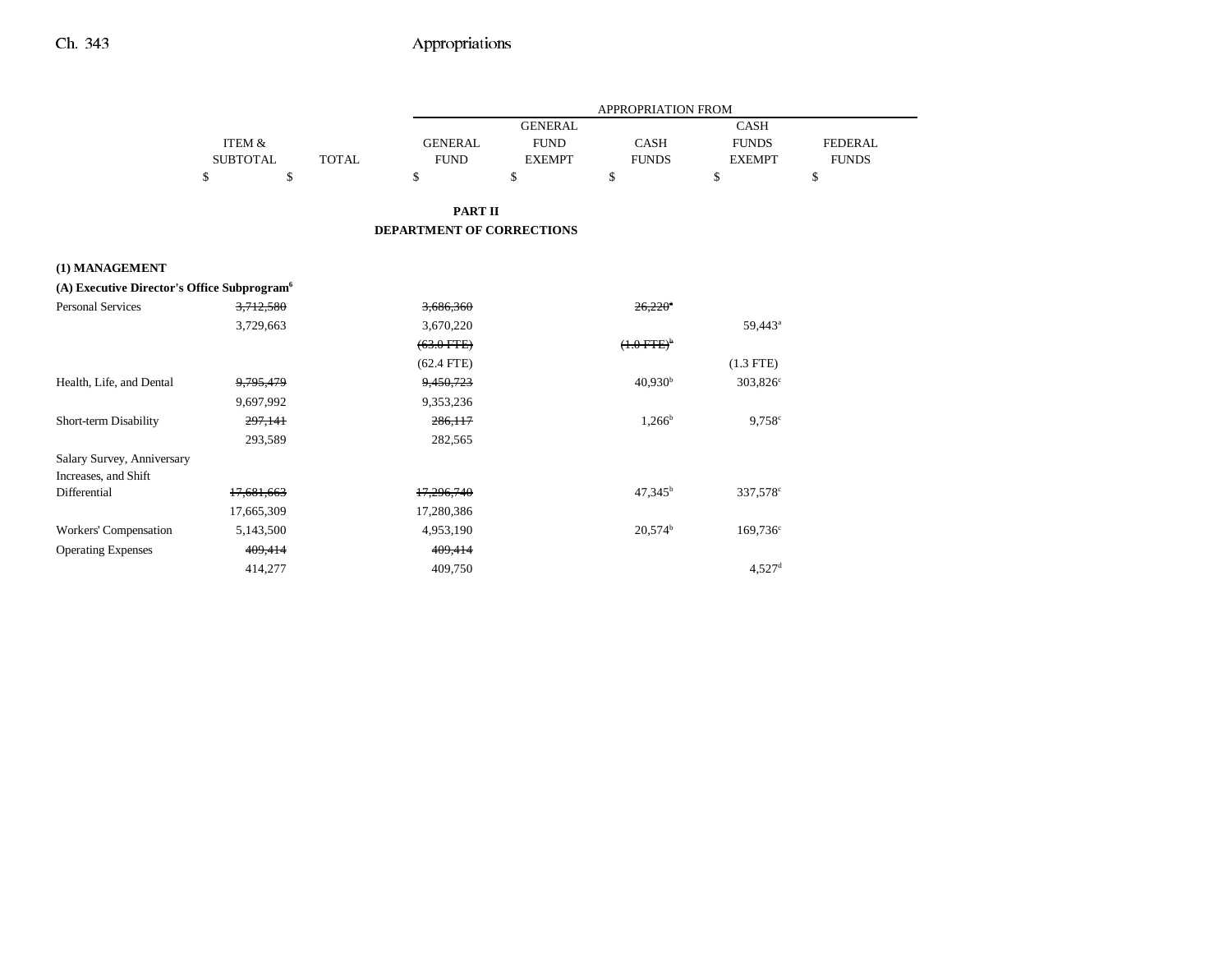| Legal Services for $13,480$ |                      |           |                    |                                         |
|-----------------------------|----------------------|-----------|--------------------|-----------------------------------------|
| 14,809 hours                | 743,748              | 719,188   | 2,821 <sup>b</sup> | 21,739°                                 |
|                             | 889,859 <sup>e</sup> | 865,299   |                    |                                         |
| Payment to Risk             |                      |           |                    |                                         |
| Management and Property     |                      |           |                    |                                         |
| Funds                       | 1,877,580            | 1,808,110 | $7,510^{b}$        | $61,960^\circ$                          |
|                             | 1,706,700            | 1,643,553 | $6,826^b$          | $56,321$ °                              |
| <b>Leased Space</b>         | 1,336,546            | 1,235,384 |                    | $101,162$ <sup><math>\circ</math></sup> |
|                             | 1,347,504            | 1,245,554 |                    | $101,950^{\circ}$                       |
| <b>Start-up Costs</b>       | 31,748               | 31,748    |                    |                                         |
|                             | 36,213               |           |                    | $4,465$ <sup>d</sup>                    |
|                             | 41,029,399           |           |                    |                                         |
|                             | 40,924,606           |           |                    |                                         |

<sup>a</sup> This amount OF THIS AMOUNT, \$42,408(T) shall be from State Victims Assistance and Law Enforcement funds appropriated in the Department of Public Safety, Division of Criminal Justice, AND \$17,035 SHALL BE FROM RESERVES IN THE DRUG OFFENDER SURCHARGE FUND.

b These amounts shall be from sales revenues earned by the Canteen Operation.

<sup>c</sup> <del>These amounts</del> Of these amounts, \$1,000,120 shall be from sales revenues earned by Correctional Industries, AND \$788 SHALL BE FROM RESERVES IN THE DRUG OFFENDER SURCHARGE FUND.

 $^{\rm d}$  Of these amounts, \$6,542 shall be from reserves in the Drug Offender Surcharge Fund, and \$2,450(T) shall be from State Victims Assistance and law ENFORCEMENT FUNDS APPROPRIATED IN THE DEPARTMENT OF PUBLIC SAFETY, DIVISION OF CRIMINAL JUSTICE.

<sup>e</sup> Of this amount, \$727,273 shall be used to purchase 14,809 hours of legal services from the Attorney General's Office, \$81,475 shall be used to CONTRACT FOR LEGAL SERVICES FROM PRIVATE FIRMS FOR LITIGATION AT **R**IFLE CORRECTIONAL CENTER, AND \$81,111 SHALL BE USED TO CONTRACT FOR LEGAL SERVICES FROM PRIVATE FIRMS FOR LITIGATION AT TRINIDAD CORRECTIONAL FACILITY.

#### **(B) Jail Backlog Subprogram**<sup>7</sup>

Personal Services 403,114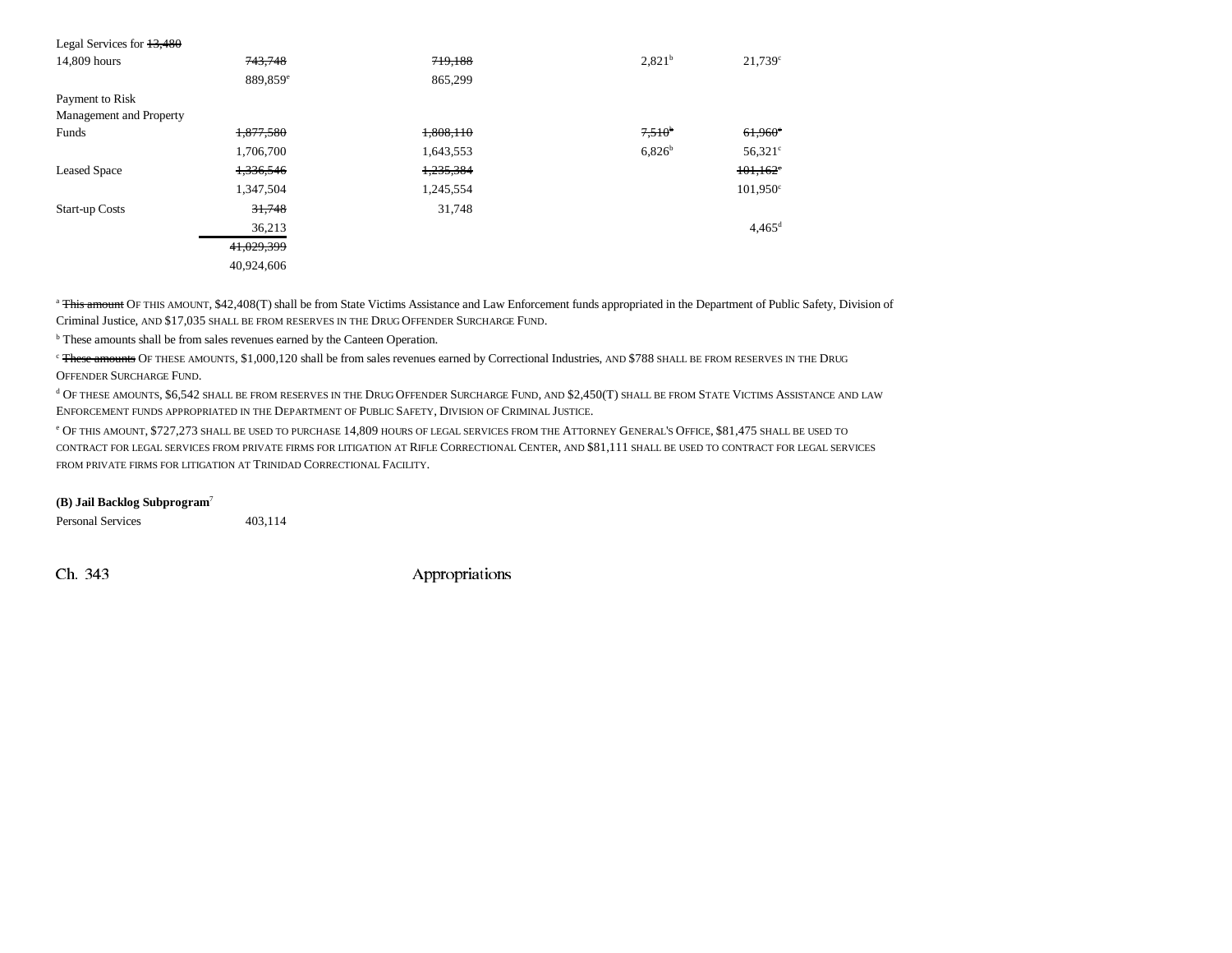|                                                 |                           |              | APPROPRIATION FROM            |                                                |                             |                                       |                                |
|-------------------------------------------------|---------------------------|--------------|-------------------------------|------------------------------------------------|-----------------------------|---------------------------------------|--------------------------------|
|                                                 | ITEM &<br><b>SUBTOTAL</b> | <b>TOTAL</b> | <b>GENERAL</b><br><b>FUND</b> | <b>GENERAL</b><br><b>FUND</b><br><b>EXEMPT</b> | <b>CASH</b><br><b>FUNDS</b> | CASH<br><b>FUNDS</b><br><b>EXEMPT</b> | <b>FEDERAL</b><br><b>FUNDS</b> |
|                                                 | \$<br>\$                  |              | \$                            | \$                                             | \$                          | \$                                    | \$                             |
|                                                 |                           |              |                               |                                                |                             |                                       |                                |
|                                                 | $(10.0$ FTE)              |              |                               |                                                |                             |                                       |                                |
| <b>Operating Expenses</b>                       | 187,205                   |              |                               |                                                |                             |                                       |                                |
| <b>Start-up Costs</b>                           | 15,839                    |              |                               |                                                |                             |                                       |                                |
| Payments to House State                         |                           |              |                               |                                                |                             |                                       |                                |
| Prisoners in Local Jails <sup>8</sup>           | 14,859,826                |              |                               |                                                |                             |                                       |                                |
|                                                 | 11,349,231                |              |                               |                                                |                             |                                       |                                |
| Payments to House State<br>Prisoners in Private |                           |              |                               |                                                |                             |                                       |                                |
| Facilities <sup>8, 9</sup>                      | 45,263,682                |              |                               |                                                |                             |                                       |                                |
|                                                 | 45,007,166                |              |                               |                                                |                             |                                       |                                |
|                                                 | 60,729,666                |              | 54, 543, 706                  |                                                |                             |                                       | $6.185.960$ <sup>*</sup>       |
|                                                 | 56,962,555                |              | 52,052,457                    |                                                |                             |                                       | 4,910,098 <sup>a</sup>         |

<sup>a</sup> This amount shall be from a federal reimbursement for housing illegal aliens that is anticipated to be awarded in the 1998-99 fiscal year and is subject to appropriation by the General Assembly.

## 101,759,065

97,887,161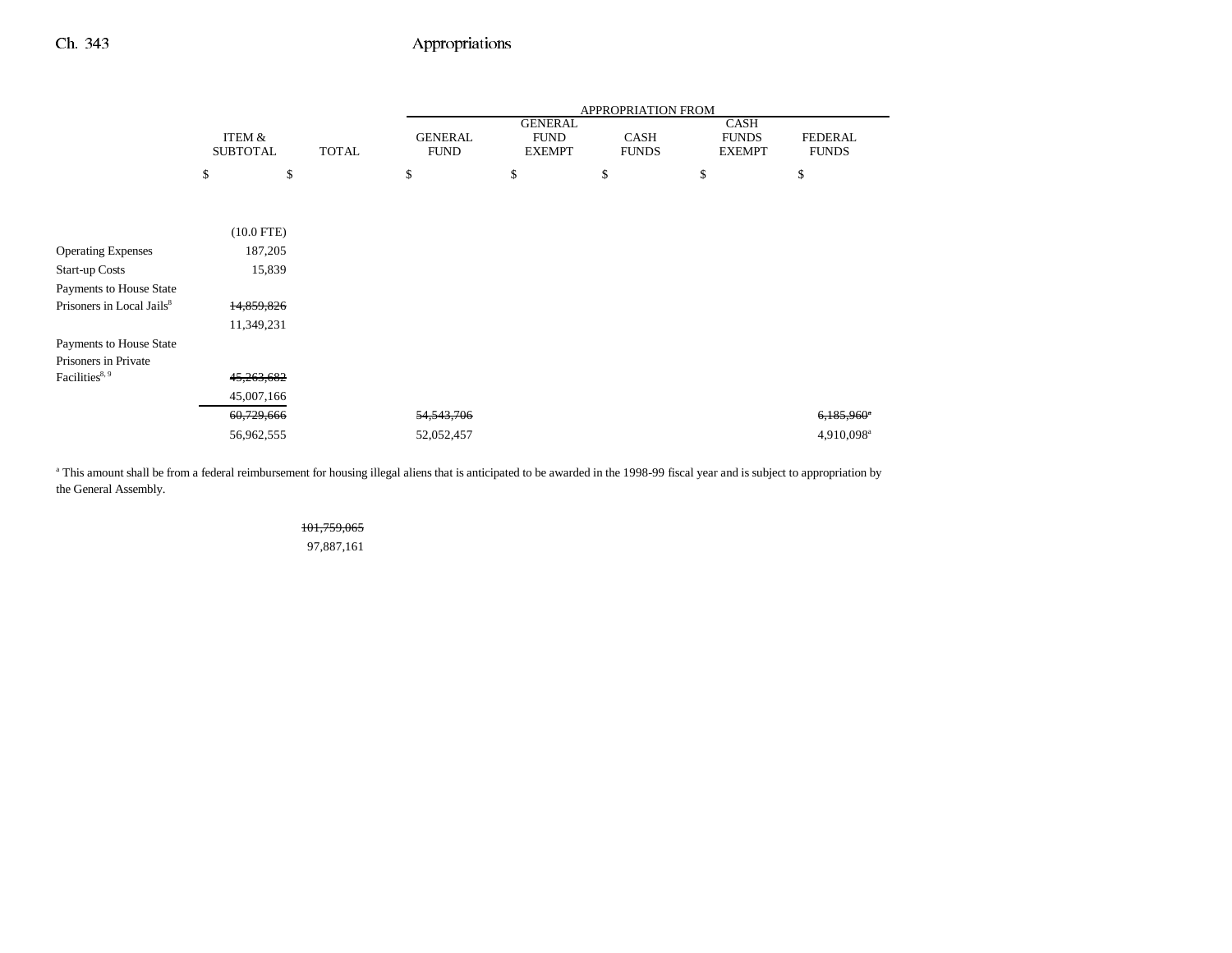## **(2) INSTITUTIONS**

| (A) Utilities Subprogram <sup>10</sup> | 8,288,239 | <del>7,795,996</del> | 492.243 <sup>a</sup> |
|----------------------------------------|-----------|----------------------|----------------------|
|                                        | 8.423.135 | 7.930.892            |                      |

a This amount shall be from sales revenues earned by Correctional Industries.

## **(B) Maintenance Subprogram**

| <b>Personal Services</b>  | <del>9.989.353</del>   |            |
|---------------------------|------------------------|------------|
|                           | 9,958,825              |            |
|                           | <del>(238.9 FTE)</del> |            |
|                           | $(237.8$ FTE)          |            |
| <b>Operating Expenses</b> | 2,833,935              |            |
|                           | 2,755,801              |            |
| Purchase of Services      | 136,606                |            |
| <b>Start-up Costs</b>     | 91,767                 |            |
|                           | 13.051.661             | 13.051.661 |
|                           | 12,942,999             | 12,942,999 |
|                           |                        |            |

#### **(C) Housing and Security Subprogram**

| <b>Personal Services</b>  | <del>77,574,734</del>   |
|---------------------------|-------------------------|
|                           | 76,703,069              |
|                           | $(2,104.2 \text{ FTE})$ |
|                           | $(2,078.9$ FTE)         |
| <b>Operating Expenses</b> | <del>1.146.850</del>    |
|                           | 1,117,546               |
| <b>Start-up Costs</b>     | 25,776                  |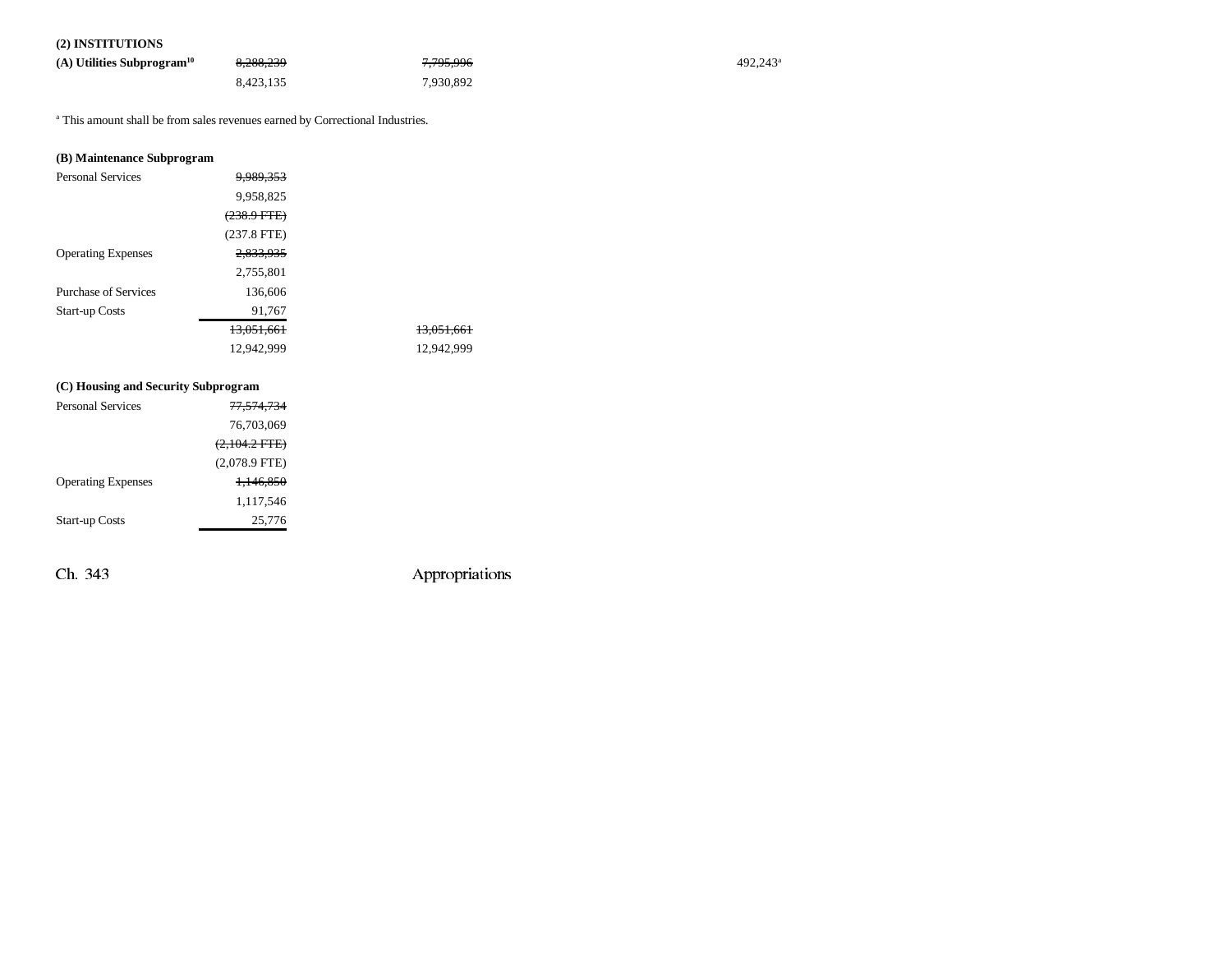|                 |              |              | <b>APPROPRIATION FROM</b> |                               |              |                             |                |
|-----------------|--------------|--------------|---------------------------|-------------------------------|--------------|-----------------------------|----------------|
|                 | ITEM &       |              | <b>GENERAL</b>            | <b>GENERAL</b><br><b>FUND</b> | <b>CASH</b>  | <b>CASH</b><br><b>FUNDS</b> | <b>FEDERAL</b> |
| <b>SUBTOTAL</b> |              | <b>TOTAL</b> | <b>FUND</b>               | <b>EXEMPT</b>                 | <b>FUNDS</b> | <b>EXEMPT</b>               | <b>FUNDS</b>   |
| \$              | ¢<br>Ф       |              | \$                        | ¢<br>Φ                        | \$           | \$                          | Φ<br>Φ         |
|                 |              |              |                           |                               |              |                             |                |
|                 |              |              |                           |                               |              |                             |                |
|                 | 78, 747, 360 |              | $78,747,360^{\circ}$      |                               |              |                             |                |
|                 | 77,846,391   |              | 77,846,391 <sup>a</sup>   |                               |              |                             |                |

<sup>a</sup> In addition to the funding provided in this line item, it is the intent of the General Assembly that the Department of Corrections utilize the \$43,633 General Fund appropriations contained in Sections 17-1-118 (1)(c) and 17-1-120 (2)(b), C.R.S. for these purposes.

| (D) Food Service Subprogram                   |            |                  |                  |        |
|-----------------------------------------------|------------|------------------|------------------|--------|
| <b>Personal Services</b>                      | 7,894,655  | 7,894,655        |                  |        |
|                                               | 7,798,228  | 7,798,228        |                  |        |
|                                               |            | $(200.3$ FTE $)$ |                  |        |
|                                               |            | $(197.5$ FTE)    |                  |        |
| <b>Operating Expenses</b>                     | 10,159,909 | 10,079,909       |                  | 80,000 |
|                                               | 9,962,320  | 9,882,320        |                  |        |
| <b>Purchase of Services</b>                   | 335,477    | 335,477          |                  |        |
|                                               | 18,390,041 |                  |                  |        |
|                                               | 18,096,025 |                  |                  |        |
| (E) Medical Services Subprogram <sup>11</sup> |            |                  |                  |        |
| <b>Personal Services</b>                      | 14,144,718 | 14,116,718       | $28,000^{\rm a}$ |        |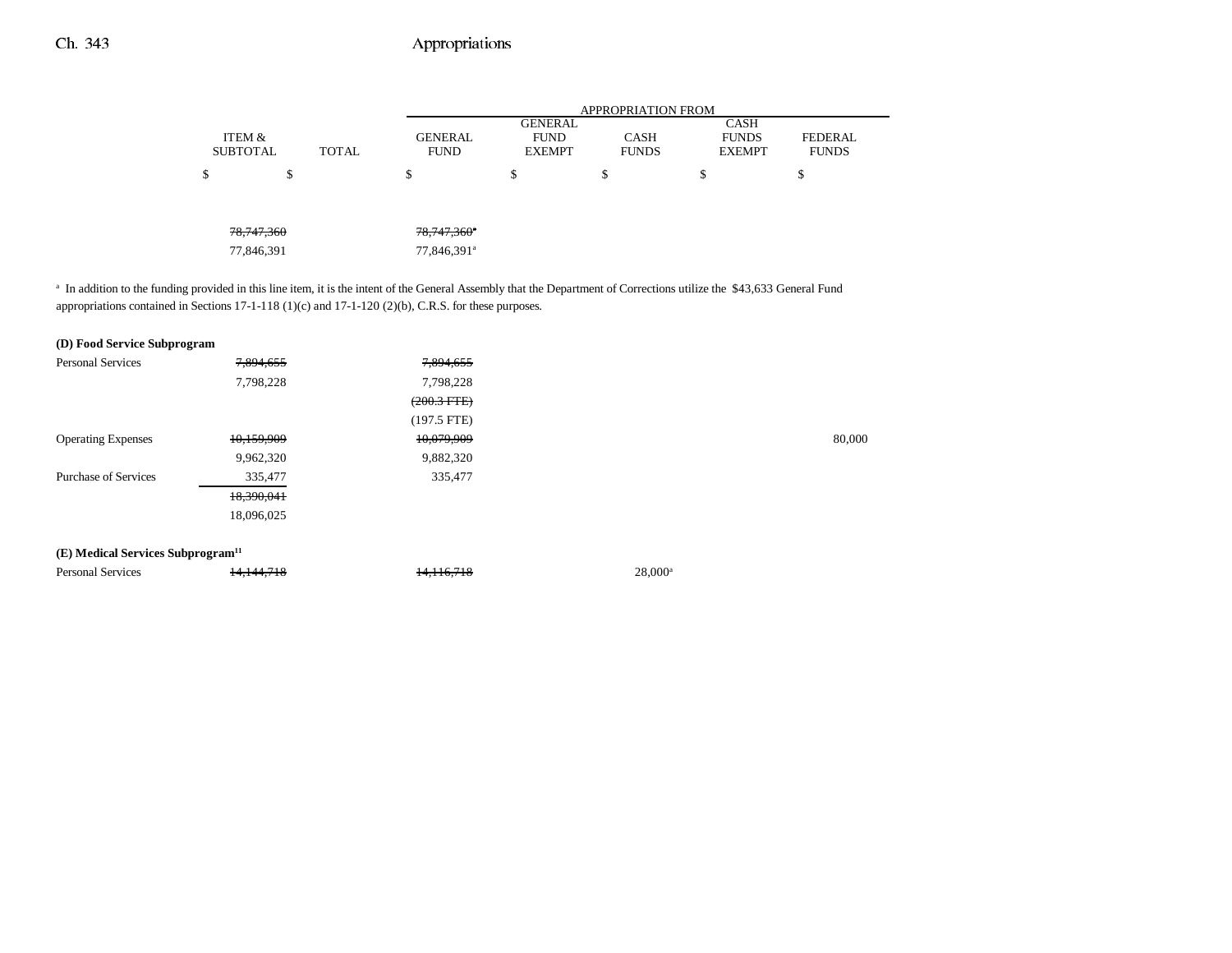|                             | 14,039,870            | 14,011,870       |
|-----------------------------|-----------------------|------------------|
|                             |                       | $(273.2$ FTE $)$ |
|                             |                       | $(271.1$ FTE)    |
| <b>Operating Expenses</b>   | <del>5,251,615</del>  | 5,251,615        |
|                             | 5,128,249             | 5,128,249        |
| Purchase of Inpatient       |                       |                  |
| Services from Other Medical |                       |                  |
| Facilities <sup>12</sup>    | 4,281,076             | 4, 281, 076      |
|                             | 4,672,929             | 4,672,929        |
| Purchase of Outpatient      |                       |                  |
| Services from Other Medical |                       |                  |
| Facilities <sup>12</sup>    | 5,015,060             | 5,015,060        |
|                             | 5,533,481             | 5,533,481        |
| <b>Service Contracts</b>    | 1,590,248             | 1,590,248        |
|                             | 1,549,150             | 1,549,150        |
| <b>Start-up Costs</b>       | 272,430               | 272,430          |
|                             | <del>30,555,147</del> |                  |
|                             | 31,196,109            |                  |

<sup>a</sup> This amount shall be from inmate medical fees pursuant to Section 17-1-113, C.R.S.

## **(F) Laundry Subprogram**

| <b>Personal Services</b>  | 1,145,652            |
|---------------------------|----------------------|
|                           | 1,127,619            |
|                           | $(28.9$ FTE $)$      |
|                           | $(28.4$ FTE)         |
| <b>Operating Expenses</b> | <del>1,191,353</del> |

Ch. 343 Appropriations

 $(0.8$  FTE)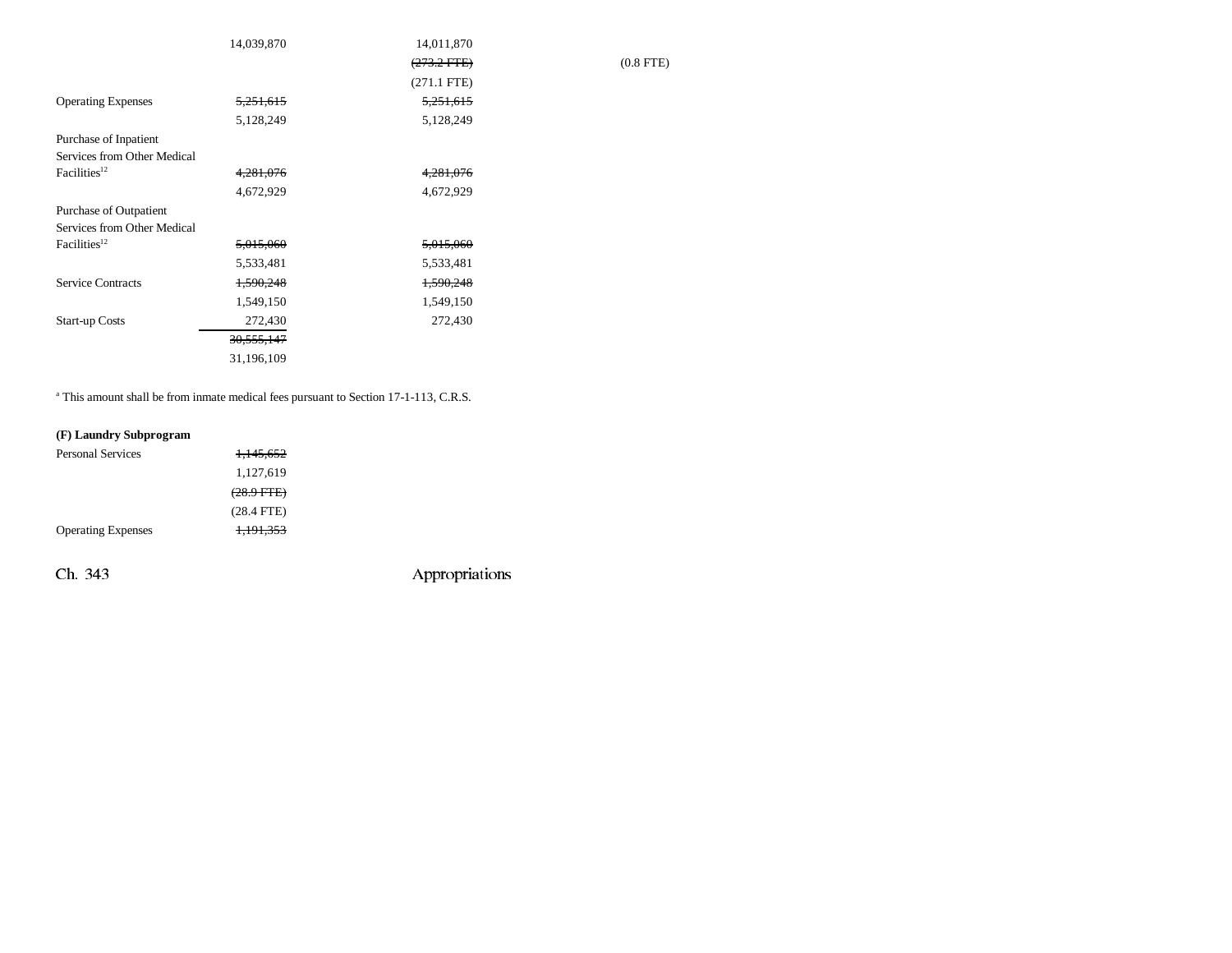|                                |                              |                       | APPROPRIATION FROM            |                                                |                      |                                              |                         |
|--------------------------------|------------------------------|-----------------------|-------------------------------|------------------------------------------------|----------------------|----------------------------------------------|-------------------------|
|                                | ITEM $\&$<br><b>SUBTOTAL</b> | <b>TOTAL</b>          | <b>GENERAL</b><br><b>FUND</b> | <b>GENERAL</b><br><b>FUND</b><br><b>EXEMPT</b> | CASH<br><b>FUNDS</b> | <b>CASH</b><br><b>FUNDS</b><br><b>EXEMPT</b> | FEDERAL<br><b>FUNDS</b> |
|                                | \$                           | $\mathbb{S}$          | \$                            | \$                                             | \$                   | \$                                           | \$                      |
|                                |                              |                       |                               |                                                |                      |                                              |                         |
|                                |                              | 1,167,622             |                               |                                                |                      |                                              |                         |
|                                |                              | 2,337,005             | 2,337,005                     |                                                |                      |                                              |                         |
|                                |                              | 2,295,241             | 2,295,241                     |                                                |                      |                                              |                         |
|                                |                              |                       |                               |                                                |                      |                                              |                         |
| (G) Superintendents Subprogram |                              |                       |                               |                                                |                      |                                              |                         |
| Personal Services              |                              | 8,846,534             |                               |                                                |                      |                                              |                         |
|                                |                              | 8,838,239             |                               |                                                |                      |                                              |                         |
|                                |                              | $(183.5 \text{ FFE})$ |                               |                                                |                      |                                              |                         |
|                                |                              | $(181.9$ FTE)         |                               |                                                |                      |                                              |                         |
| <b>Operating Expenses</b>      |                              | 2,584,719             |                               |                                                |                      |                                              |                         |
|                                |                              | 2,555,509             |                               |                                                |                      |                                              |                         |
| <b>Contract Services</b>       |                              | 823,932               |                               |                                                |                      |                                              |                         |
|                                |                              | 896,817               |                               |                                                |                      |                                              |                         |
| <b>Start-up Costs</b>          |                              | 2,150,970             |                               |                                                |                      |                                              |                         |
|                                |                              | 1,470,970             |                               |                                                |                      |                                              |                         |
|                                |                              | 14,406,155            | 14,406,155                    |                                                |                      |                                              |                         |
|                                |                              | 13,761,535            | 13,761,535                    |                                                |                      |                                              |                         |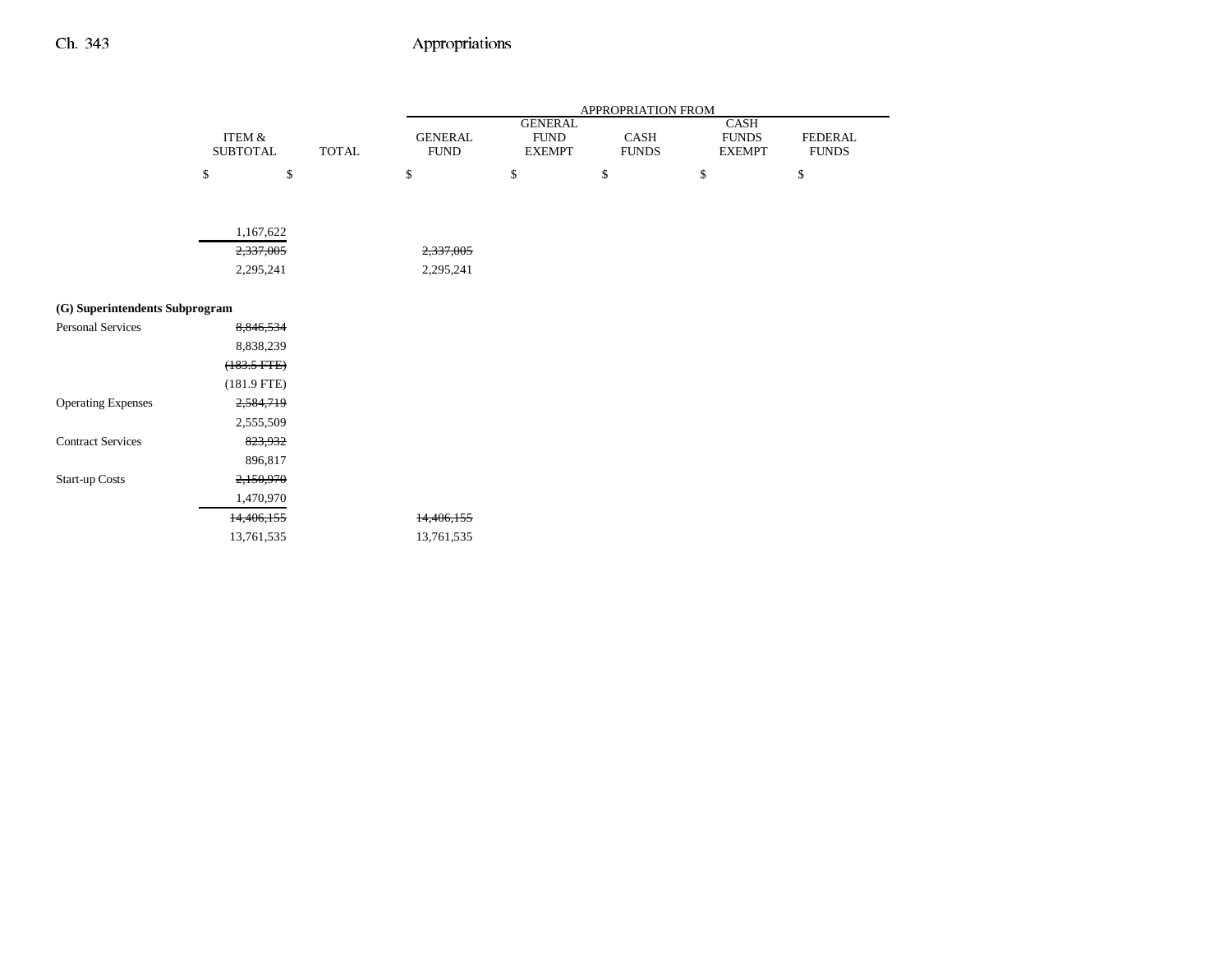## **(H) Boot Camp Subprogram**

| <b>Personal Services</b>  | 1,358,879    |    |
|---------------------------|--------------|----|
|                           | $(39.0$ FTE) |    |
| <b>Operating Expenses</b> | 61,075       |    |
|                           | 1.419.954    | 1. |

,419,954

## **(I) Youth Offender System Subprogram**

| <b>Personal Services</b>             | 8.601.595              |                       |
|--------------------------------------|------------------------|-----------------------|
|                                      | 8,121,925              |                       |
|                                      | <del>(231.3 FTE)</del> |                       |
|                                      | $(217.3$ FTE)          |                       |
| <b>Operating Expenses</b>            | 307,500                |                       |
|                                      | 270,525                |                       |
| <b>Contract Services</b>             | 94,792                 |                       |
|                                      | 75,970                 |                       |
| <b>Residential Contract Services</b> | 483,075                |                       |
|                                      | 201,140                |                       |
| <b>Purchase of Services</b>          | <del>1,099,927</del>   |                       |
|                                      | 1,017,826              |                       |
| <b>Start-up Costs</b>                | 357,100                |                       |
|                                      | 10.943.989             | <del>10.943.989</del> |
|                                      | 10,044,486             | 10,044,486            |

#### **(J) Case Management Subprogram**

| Personal Services | 8,056,603 |
|-------------------|-----------|
|                   | 7,962,645 |

Ch. 343 Appropriations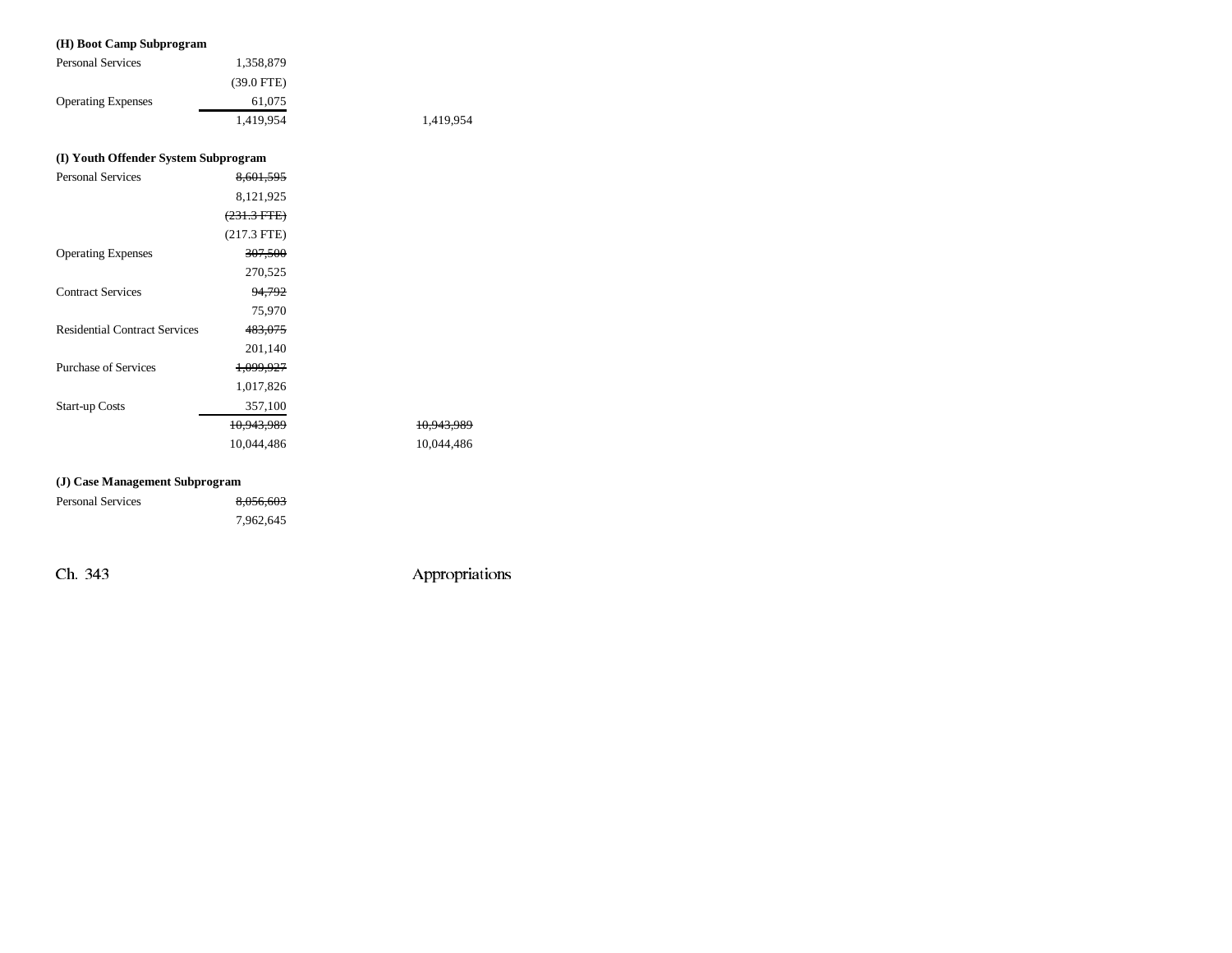|                                  |                                |              |                           |                              | APPROPRIATION FROM   |                               |                                |
|----------------------------------|--------------------------------|--------------|---------------------------|------------------------------|----------------------|-------------------------------|--------------------------------|
|                                  | <b>ITEM &amp;</b>              |              | <b>GENERAL</b>            | <b>GENERAL</b>               |                      | CASH                          |                                |
|                                  | <b>SUBTOTAL</b>                | <b>TOTAL</b> | <b>FUND</b>               | <b>FUND</b><br><b>EXEMPT</b> | CASH<br><b>FUNDS</b> | <b>FUNDS</b><br><b>EXEMPT</b> | <b>FEDERAL</b><br><b>FUNDS</b> |
|                                  | $\mathbb{S}$<br>\$             |              | $\mathbb{S}$              | $\mathbb{S}$                 | $\mathbb{S}$         | \$                            | $\mathbb{S}$                   |
|                                  |                                |              |                           |                              |                      |                               |                                |
|                                  | $(185.0$ FTE)<br>$(182.5$ FTE) |              |                           |                              |                      |                               |                                |
| <b>Operating Expenses</b>        | 102,923                        |              |                           |                              |                      |                               |                                |
|                                  | 102,162                        |              |                           |                              |                      |                               |                                |
| Start-up Costs                   | 91,467                         |              |                           |                              |                      |                               |                                |
|                                  | 8,250,993                      |              | 8,250,993                 |                              |                      |                               |                                |
|                                  | 8,156,274                      |              | 8,156,274                 |                              |                      |                               |                                |
| (K) Mental Health Subprogram     |                                |              |                           |                              |                      |                               |                                |
| <b>Personal Services</b>         | 2,817,928                      |              |                           |                              |                      |                               |                                |
|                                  | 2,807,769                      |              |                           |                              |                      |                               |                                |
|                                  | $(47.1 \text{ FFE})$           |              |                           |                              |                      |                               |                                |
|                                  | $(46.8$ FTE)                   |              |                           |                              |                      |                               |                                |
| <b>Operating Expenses</b>        | 36,414                         |              |                           |                              |                      |                               |                                |
|                                  | 35,242                         |              |                           |                              |                      |                               |                                |
| <b>Medical Contract Services</b> | 800,165                        |              |                           |                              |                      |                               |                                |
|                                  | 733,415                        |              |                           |                              |                      |                               |                                |
|                                  | 3,654,507                      |              | 507<br><del>3.654.5</del> |                              |                      |                               |                                |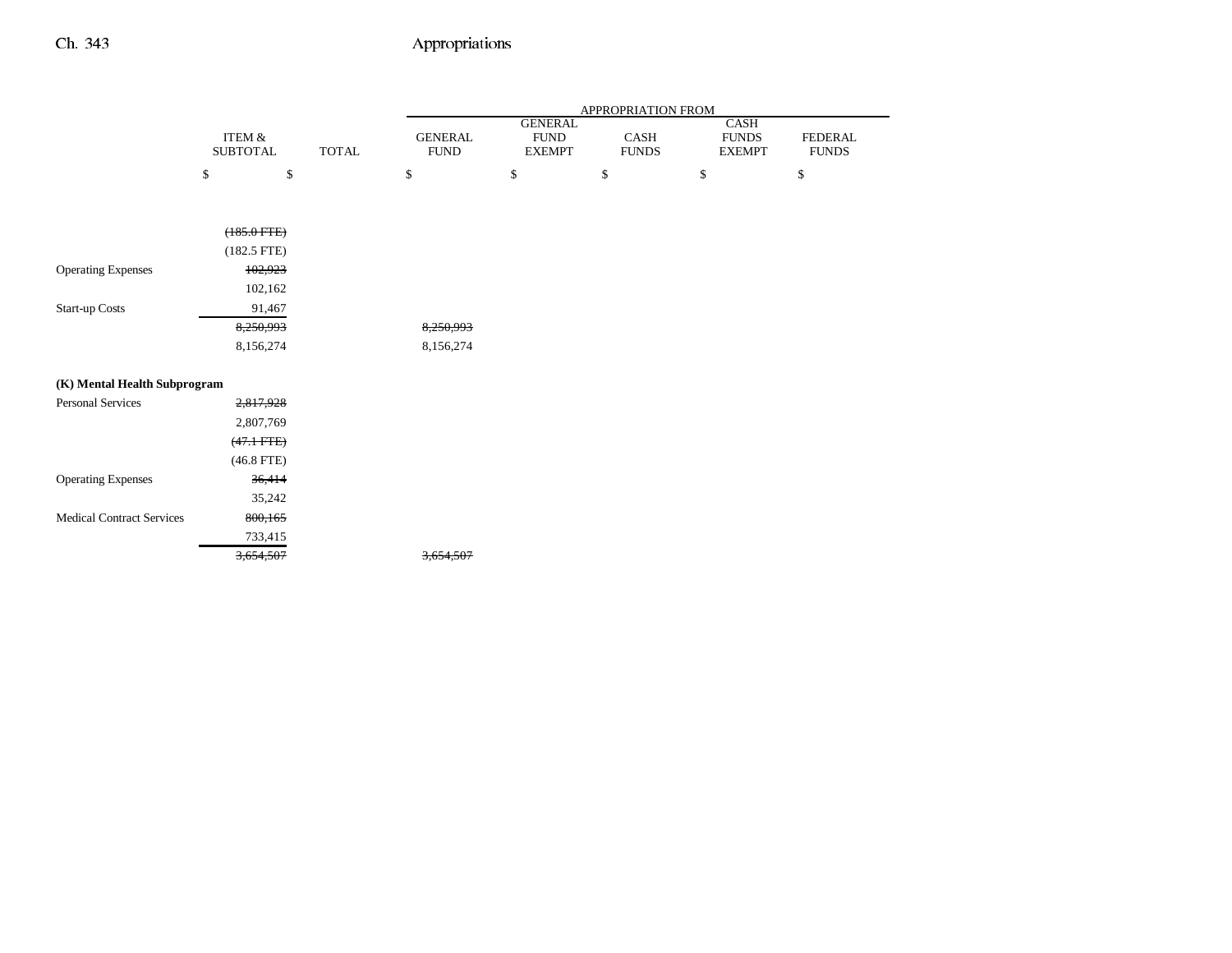|                             | 3,576,426            |             | 3,576,426      |
|-----------------------------|----------------------|-------------|----------------|
|                             |                      |             |                |
| (L) Inmate Pay              |                      |             |                |
| Subprogram                  | <del>1,877,158</del> |             | 1,877,158      |
|                             | 1,851,425            |             | 1,851,425      |
| (M) San Carlos Subprogram   |                      |             |                |
| <b>Personal Services</b>    | 10,334,193           |             |                |
|                             | $(223.4$ FTE)        |             |                |
| <b>Operating Expenses</b>   | 239,741              |             |                |
| <b>Service Contracts</b>    | 565,950              |             |                |
|                             | 11,139,884           |             | 11,139,884     |
|                             |                      |             |                |
| (N) Legal Access Subprogram |                      |             |                |
| <b>Personal Services</b>    | 639,294              |             |                |
|                             | 635,353              |             |                |
|                             | $(11.5 FTE)$         |             |                |
|                             | $(11.4$ FTE)         |             |                |
| <b>Operating Expenses</b>   | 249,390              |             |                |
|                             | 235,745              |             |                |
|                             | 888,684              |             | 888,684        |
|                             | 871,098              |             | 871,098        |
|                             |                      |             |                |
| (O) Dress Out               |                      |             |                |
| Subprogram                  |                      |             |                |
| <b>Operating Expenses</b>   | 518,585              |             | 518,585        |
|                             |                      | 204,469,362 |                |
|                             |                      |             |                |
| Ch. 343                     |                      |             | Appropriations |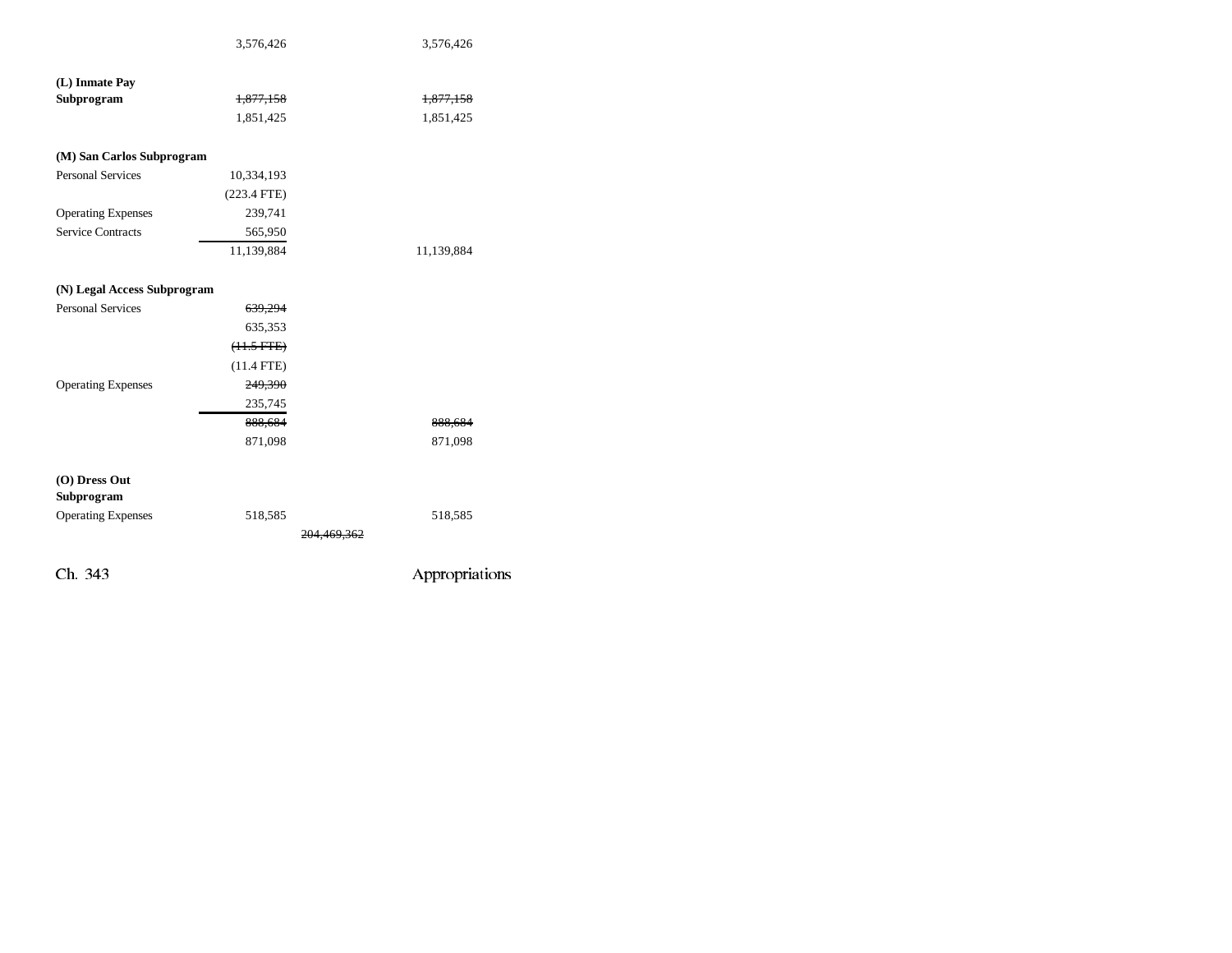|                                    |                           |              | APPROPRIATION FROM            |                                                |                             |                                       |                                |
|------------------------------------|---------------------------|--------------|-------------------------------|------------------------------------------------|-----------------------------|---------------------------------------|--------------------------------|
|                                    | ITEM &<br><b>SUBTOTAL</b> | <b>TOTAL</b> | <b>GENERAL</b><br><b>FUND</b> | <b>GENERAL</b><br><b>FUND</b><br><b>EXEMPT</b> | <b>CASH</b><br><b>FUNDS</b> | CASH<br><b>FUNDS</b><br><b>EXEMPT</b> | <b>FEDERAL</b><br><b>FUNDS</b> |
|                                    | \$<br>\$                  |              | \$                            | \$                                             | \$                          | \$                                    | \$                             |
|                                    |                           |              |                               |                                                |                             |                                       |                                |
|                                    |                           | 202,139,567  |                               |                                                |                             |                                       |                                |
| (3) SUPPORT SERVICES               |                           |              |                               |                                                |                             |                                       |                                |
| (A) Business Operations Subprogram |                           |              |                               |                                                |                             |                                       |                                |
| <b>Personal Services</b>           | 4,617,411                 |              | 4,061,423                     |                                                | 495,870 <sup>a</sup>        | $60,118(T)^{b}$                       |                                |
|                                    | 4,588,666                 |              | 4,032,678                     |                                                |                             |                                       |                                |
|                                    |                           |              | $(96.9$ FTE)                  |                                                | $(12.0$ FTE)                | $(1.5$ FTE)                           |                                |
|                                    |                           |              | $(96.1$ FTE)                  |                                                |                             |                                       |                                |
| <b>Operating Expenses</b>          | 236,387                   |              | 236,387                       |                                                |                             |                                       |                                |
|                                    | 234,035                   |              | 234,035                       |                                                |                             |                                       |                                |
| <b>Start-up Costs</b>              | 22,038                    |              | 22,038                        |                                                |                             |                                       |                                |
|                                    | 4,875,836                 |              |                               |                                                |                             |                                       |                                |
|                                    | 4,844,739                 |              |                               |                                                |                             |                                       |                                |

<sup>a</sup> Of this amount, \$32,527 shall be from restitution collected pursuant to Section 17-2-201(5)(c)(III), C.R.S. and \$463,343(T) shall be from sales revenues earned by Correctional Industries. For informational purposes, of the sales revenues earned by Correctional Industries, \$54,193 shall be used for statewide indirect costs and \$409,150 shall be used for departmental indirect costs.

<sup>b</sup> This amount shall be from sales revenues earned by the Canteen Operation. For informational purposes, of the sales revenues earned by the Canteen Operation, \$7,031 shall be used for statewide indirect costs and \$53,087 shall be used for departmental indirect costs.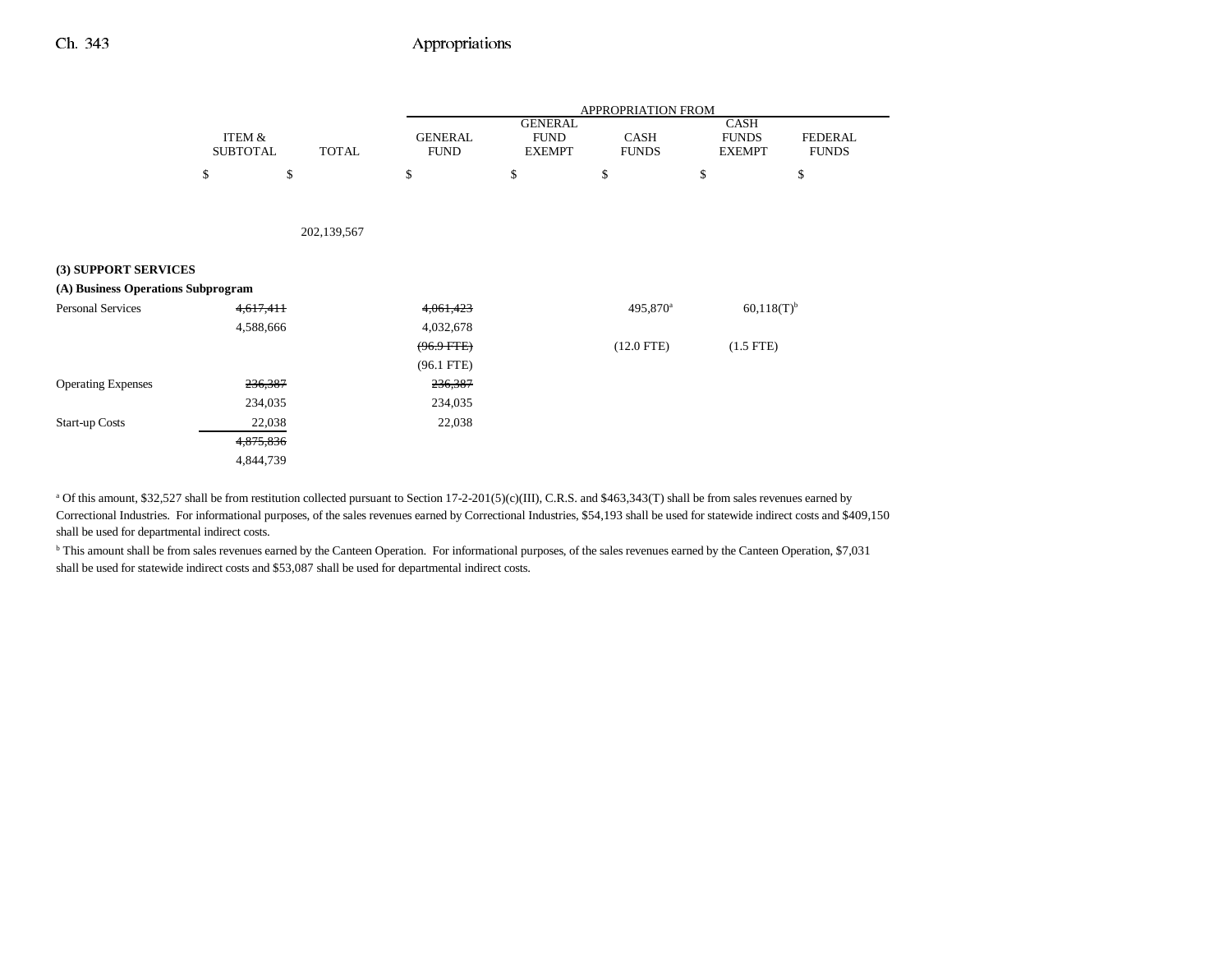## **(B) Personnel Subprogram**

| <b>Personal Services</b>  | 1,034,288            |           |
|---------------------------|----------------------|-----------|
|                           | 1,026,884            |           |
|                           | $(29.3 \text{ FTE})$ |           |
|                           | $(29.0$ FTE)         |           |
| <b>Operating Expenses</b> | 51,291               |           |
|                           | 49,829               |           |
| <b>Start-up Costs</b>     | 49,115               |           |
|                           | <del>1,134,694</del> | 1,134,694 |
|                           | 1,125,828            | 1,125,828 |

## **(C) Offender Services Subprogram**

| Personal Services         | <del>1,331,482</del> |                      |
|---------------------------|----------------------|----------------------|
|                           | 1,325,833            |                      |
|                           | $(33.8$ FTE)         |                      |
|                           | $(33.5$ FTE)         |                      |
| <b>Operating Expenses</b> | 50,835               |                      |
|                           | 50,585               |                      |
| <b>Start-up Costs</b>     | 13,395               |                      |
|                           | 1,395,712            | <del>1,395,712</del> |
|                           | 1,389,813            | 1,389,813            |

## **(D) Communications Subprogram**

| Personal Services | <del>375,909</del> |
|-------------------|--------------------|
|                   | 369,828            |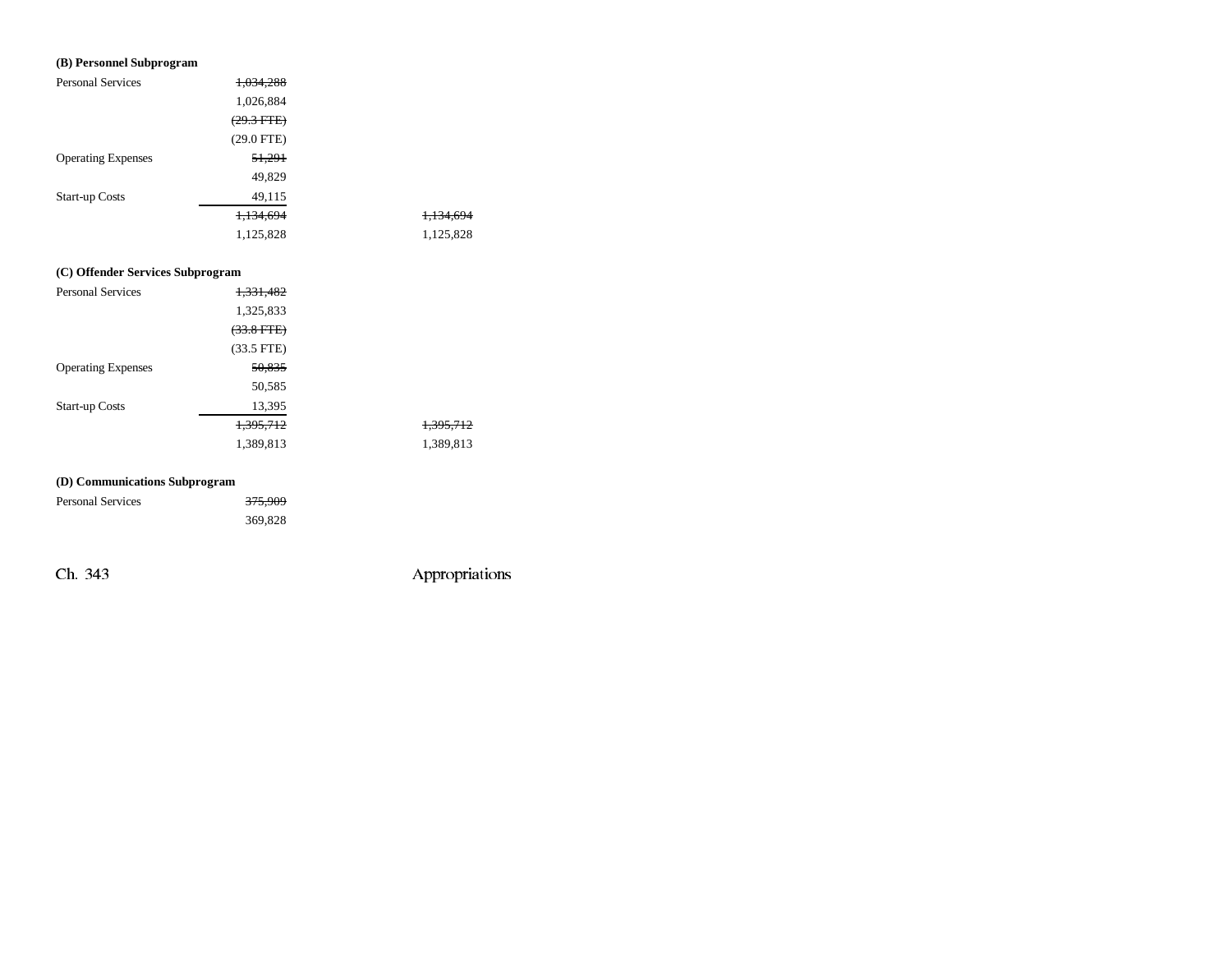|                               |                      |              | APPROPRIATION FROM |                              |                      |                               |                         |
|-------------------------------|----------------------|--------------|--------------------|------------------------------|----------------------|-------------------------------|-------------------------|
|                               | <b>ITEM &amp;</b>    |              | <b>GENERAL</b>     | <b>GENERAL</b>               |                      | <b>CASH</b>                   |                         |
|                               | <b>SUBTOTAL</b>      | <b>TOTAL</b> | <b>FUND</b>        | <b>FUND</b><br><b>EXEMPT</b> | CASH<br><b>FUNDS</b> | <b>FUNDS</b><br><b>EXEMPT</b> | FEDERAL<br><b>FUNDS</b> |
|                               | $\mathbb{S}$<br>\$   |              | \$                 | $\mathbb{S}$                 | \$                   | \$                            | \$                      |
|                               |                      |              |                    |                              |                      |                               |                         |
|                               | $(8.0$ FTE)          |              |                    |                              |                      |                               |                         |
|                               | $(7.8$ FTE $)$       |              |                    |                              |                      |                               |                         |
| <b>Operating Expenses</b>     | 638,302              |              |                    |                              |                      |                               |                         |
|                               | 633,058              |              |                    |                              |                      |                               |                         |
| <b>Dispatch Services</b>      | 129,770              |              |                    |                              |                      |                               |                         |
| Start-up Costs                | 14,465               |              |                    |                              |                      |                               |                         |
|                               | 1,158,446            |              | 1,158,446          |                              |                      |                               |                         |
|                               | 1,147,121            |              | 1,147,121          |                              |                      |                               |                         |
| (E) Transportation Subprogram |                      |              |                    |                              |                      |                               |                         |
| <b>Personal Services</b>      | 822,594              |              |                    |                              |                      |                               |                         |
|                               | 814,821              |              |                    |                              |                      |                               |                         |
|                               | $(20.1 \text{ FTE})$ |              |                    |                              |                      |                               |                         |
|                               | $(19.8$ FTE)         |              |                    |                              |                      |                               |                         |
| <b>Operating Expenses</b>     | 100,098              |              |                    |                              |                      |                               |                         |
|                               | 99,388               |              |                    |                              |                      |                               |                         |
| Vehicle Lease Payments        | 2,002,712            |              |                    |                              |                      |                               |                         |
|                               | 1,828,339            |              |                    |                              |                      |                               |                         |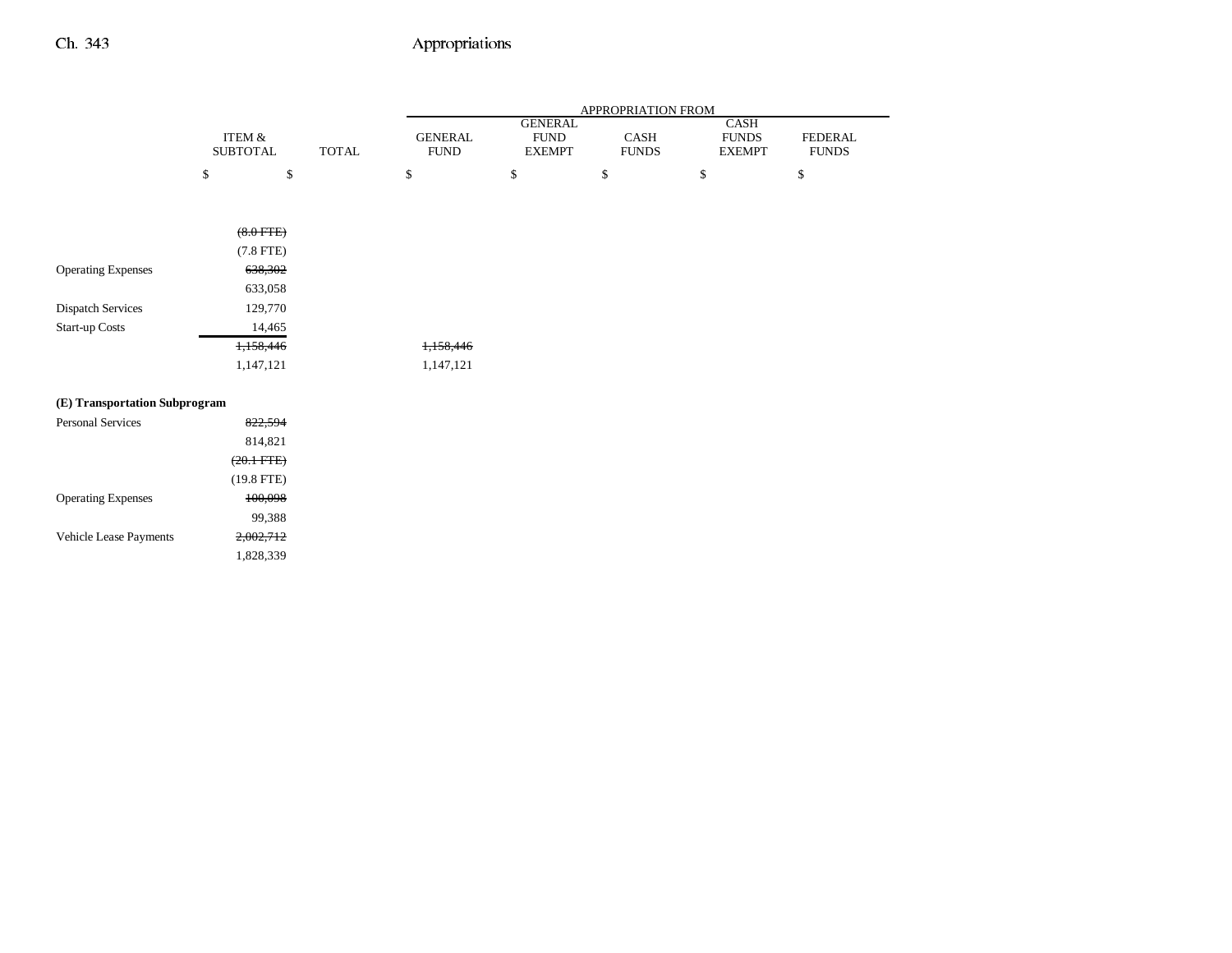| <b>Start-up Costs</b> | 378,760   |                      |                       |
|-----------------------|-----------|----------------------|-----------------------|
|                       | 3,304,164 | <del>3,254,792</del> | $49.372$ <sup>a</sup> |
|                       | 3,121,308 | 3,071,936            |                       |

a This amount shall be from sales revenues earned by Correctional Industries.

## **(F) Training Subprogram**

| <b>Personal Services</b>                         | 1,241,412    |                |               |
|--------------------------------------------------|--------------|----------------|---------------|
|                                                  | 1,222,510    |                |               |
|                                                  | $(27.6$ FTE) |                |               |
|                                                  | $(27.0$ FTE) |                |               |
| <b>Operating Expenses</b>                        | 182,719      |                |               |
|                                                  | 174,997      |                |               |
| Contract Training from                           |              |                |               |
| <b>Community Colleges</b>                        | 128,500      |                |               |
| <b>Start-up Costs</b>                            | 13,815       |                |               |
|                                                  | 1,566,446    | 1,566,446      |               |
|                                                  | 1,539,822    | 1,539,822      |               |
| (G) Information Systems Subprogram <sup>13</sup> |              |                |               |
| <b>Personal Services</b>                         | 1,140,246    | 1,140,246      |               |
|                                                  |              | $(22.5$ FTE)   |               |
| <b>Operating Expenses</b>                        | 1,405,602    | 1,405,602      |               |
| Purchase of Services from                        |              |                |               |
| Computer Center                                  | 33,205       | 33,205         |               |
| Grants                                           | 94,395       |                | $94,395(T)^3$ |
| <b>Start-up Costs</b>                            | 601,280      | 601,280        |               |
| Ch. 343                                          |              | Appropriations |               |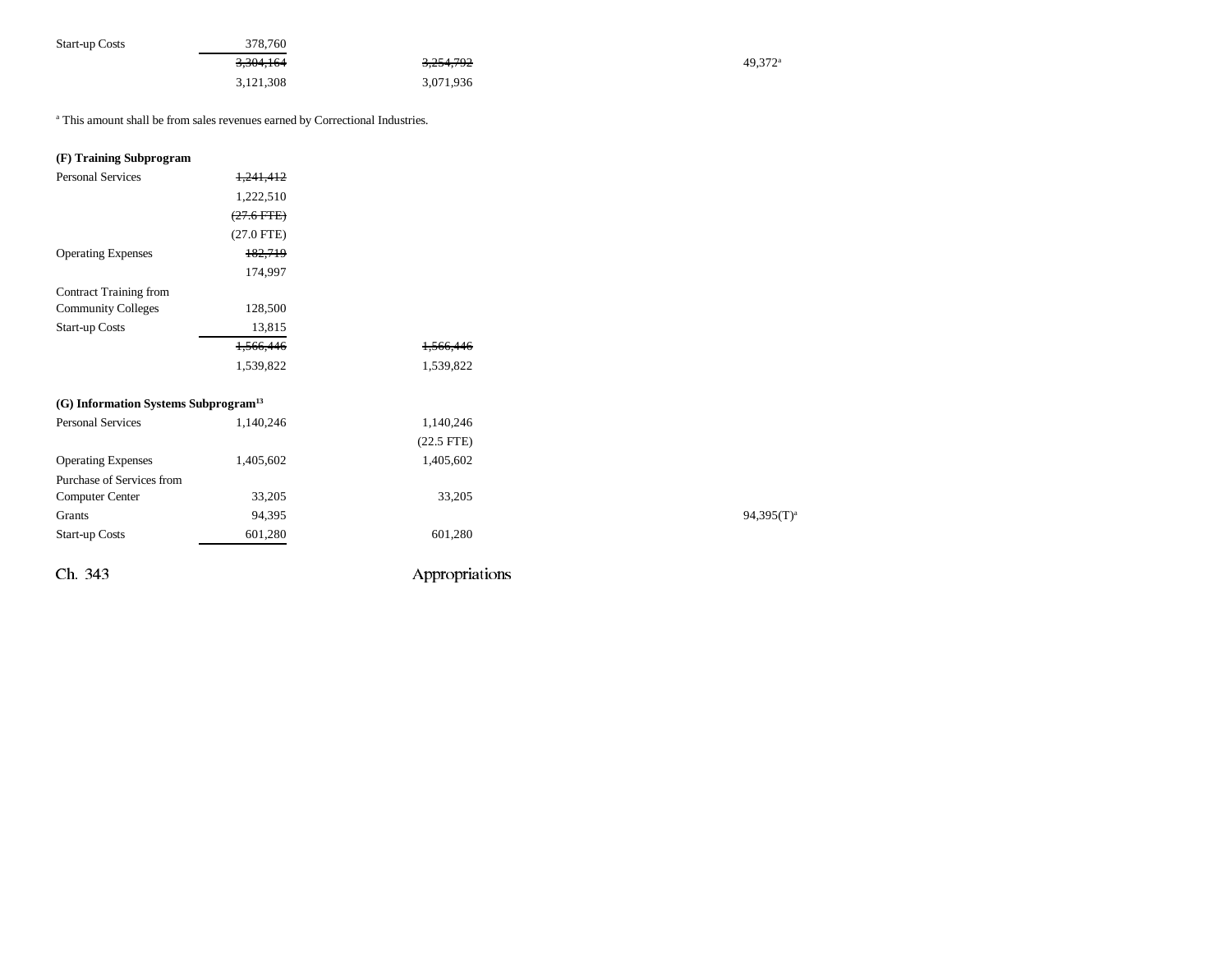|                 |              |                | APPROPRIATION FROM |              |               |              |  |  |  |
|-----------------|--------------|----------------|--------------------|--------------|---------------|--------------|--|--|--|
|                 |              |                | <b>GENERAL</b>     |              | CASH          |              |  |  |  |
| ITEM &          |              | <b>GENERAL</b> | <b>FUND</b>        | CASH         | <b>FUNDS</b>  | FEDERAL      |  |  |  |
| <b>SUBTOTAL</b> | <b>TOTAL</b> | <b>FUND</b>    | <b>EXEMPT</b>      | <b>FUNDS</b> | <b>EXEMPT</b> | <b>FUNDS</b> |  |  |  |
| ¢               |              |                |                    |              |               |              |  |  |  |

## 3,274,728

<sup>a</sup> This amount shall be from the Department of Public Safety, Division of Criminal Justice.

| (H) Facility Services Subprogram <sup>14, 15</sup> |                       |                      |
|----------------------------------------------------|-----------------------|----------------------|
| <b>Personal Services</b>                           | 1.438.841             |                      |
|                                                    | 1,416,172             |                      |
|                                                    | <del>(27.9 FTE)</del> |                      |
|                                                    | $(27.4$ FTE)          |                      |
| <b>Operating Expenses</b>                          | 131,627               |                      |
|                                                    | 131,127               |                      |
| <b>Start-up Costs</b>                              | 410,857               |                      |
|                                                    | 1,981,325             | <del>1,981,325</del> |
|                                                    | 1,958,156             | 1.958.156            |
|                                                    |                       |                      |

18,691,351

18,401,515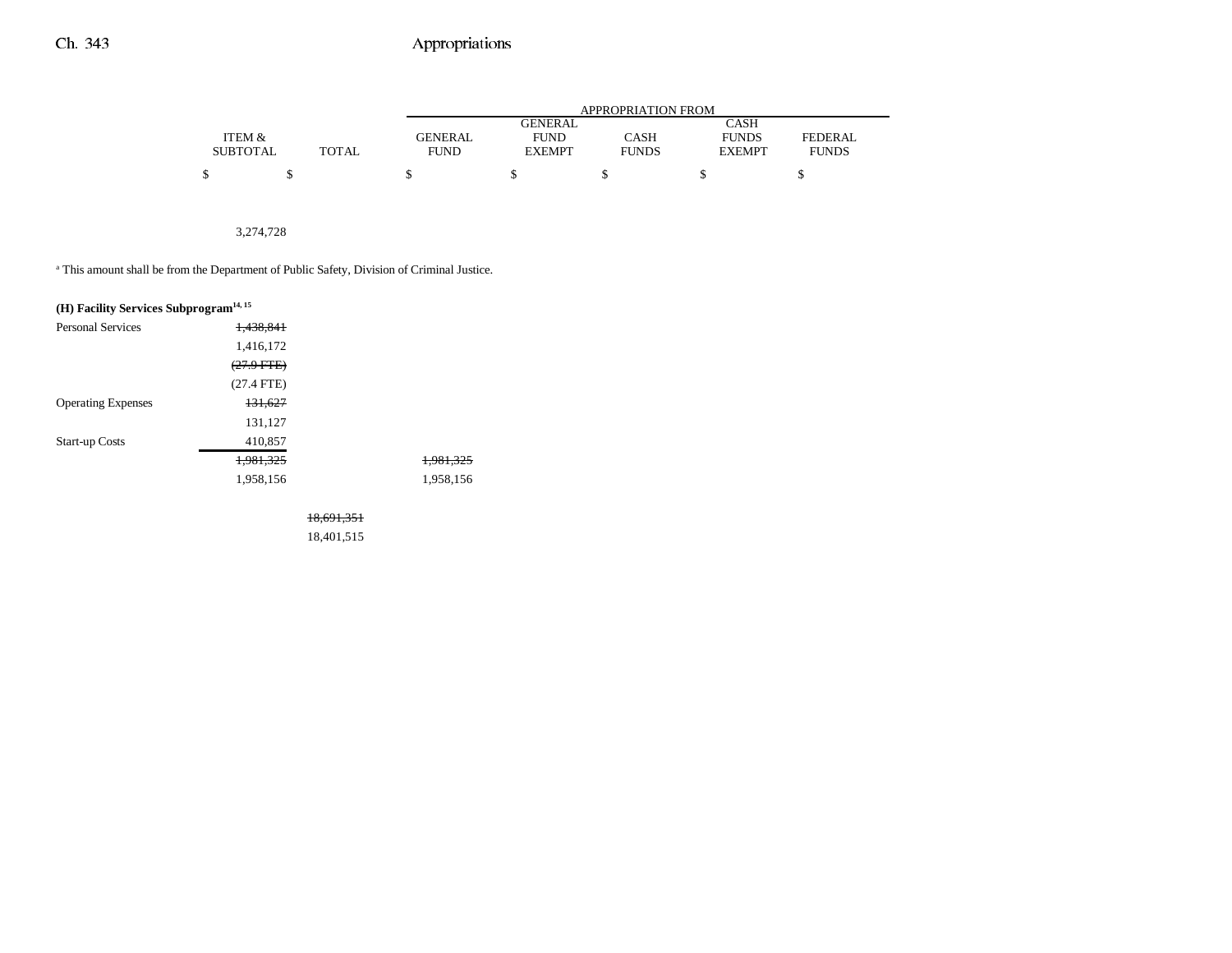## **(4) INMATE**

#### **PROGRAMS**

### **(A) Labor Subprogram**

| (1) Labor Dabprogram      |                 |                  |                        |                  |
|---------------------------|-----------------|------------------|------------------------|------------------|
| <b>Personal Services</b>  | 3,335,012       |                  |                        |                  |
|                           | 3,205,477       |                  |                        |                  |
|                           | $(88.2$ FTE $)$ |                  |                        |                  |
|                           | $(84.8$ FTE)    |                  |                        |                  |
| <b>Operating Expenses</b> | 61,050          |                  |                        |                  |
|                           | 58,215          |                  |                        |                  |
|                           | 3,396,062       | 3,396,062        |                        |                  |
|                           | 3,263,692       | 3,263,692        |                        |                  |
| (B) Education Subprogram  |                 |                  |                        |                  |
| <b>Personal Services</b>  | 5,497,053       | 5,497,053        |                        |                  |
|                           | 5,437,727       | 5,437,727        |                        |                  |
|                           |                 | $(108.6$ FTE $)$ |                        |                  |
|                           |                 | $(107.0$ FTE)    |                        |                  |
| <b>Operating Expenses</b> | 679,227         | 370,427          | $308,800$ <sup>*</sup> |                  |
|                           | 749,464         | 360,664          | 388,800 <sup>a</sup>   |                  |
| <b>Contract Services</b>  | 4,176,814       | 4,176,814        |                        |                  |
|                           | 3,796,501       | 3,796,501        |                        |                  |
| <b>Education Grants</b>   | 285,523         |                  |                        | $285,523(T)^{h}$ |
|                           |                 |                  | $(4.5$ FTE)            |                  |
| <b>Vocational Grants</b>  | 341,624         |                  |                        | 341,624(T)       |
| <b>Start-up Costs</b>     | 23,212          | 23,212           |                        |                  |
|                           | 11,003,453      |                  |                        |                  |
|                           | 10,634,051      |                  |                        |                  |
|                           |                 |                  |                        |                  |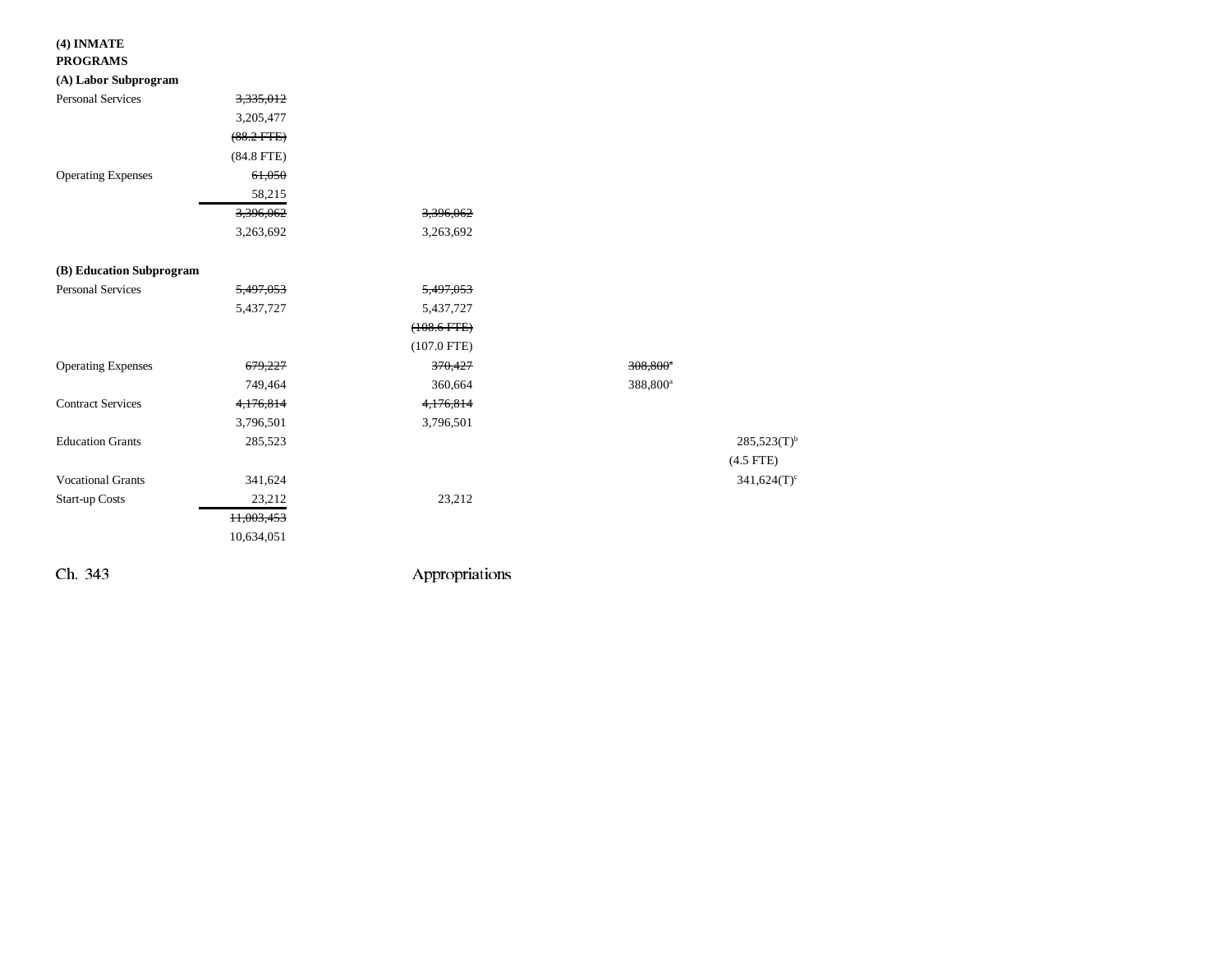|                 |              |             |                | APPROPRIATION FROM |               |              |
|-----------------|--------------|-------------|----------------|--------------------|---------------|--------------|
|                 |              |             | <b>GENERAL</b> |                    | CASH          |              |
| ITEM &          |              | GENERAL     | <b>FUND</b>    | CASH               | <b>FUNDS</b>  | FEDERAL      |
| <b>SUBTOTAL</b> | <b>TOTAL</b> | <b>FUND</b> | <b>EXEMPT</b>  | <b>FUNDS</b>       | <b>EXEMPT</b> | <b>FUNDS</b> |
|                 |              |             |                |                    |               |              |

a This amount shall be from sales revenues earned by vocational programs.

<sup>b</sup> Of this amount, \$172,721 shall be from the Department of Higher Education, State Board for Community Colleges and Occupational Education, and \$112,802 shall be from federal funds appropriated to the Department of Education.

c Of this amount, \$183,496 shall be from federal Job Training Partnership Act funds appropriated to the Department of Labor and Employment, and \$158,128 shall be from the Department of Higher Education, State Board for Community Colleges and Occupational Education.

#### **(C) Recreation Subprogram**

| <b>Personal Services</b>  | 3,405,567    |           |
|---------------------------|--------------|-----------|
|                           | 3,386,656    |           |
|                           | $(87.8$ FTE) |           |
|                           | $(87.3$ FTE) |           |
| <b>Operating Expenses</b> | 45,881       |           |
|                           | 43,855       |           |
| <b>Contract Services</b>  | 235,610      |           |
|                           | 3,687,058    | 3,687,058 |
|                           | 3,666,121    | 3,666,121 |
|                           |              |           |

#### **(D) Drug and Alcohol Treatment Subprogram**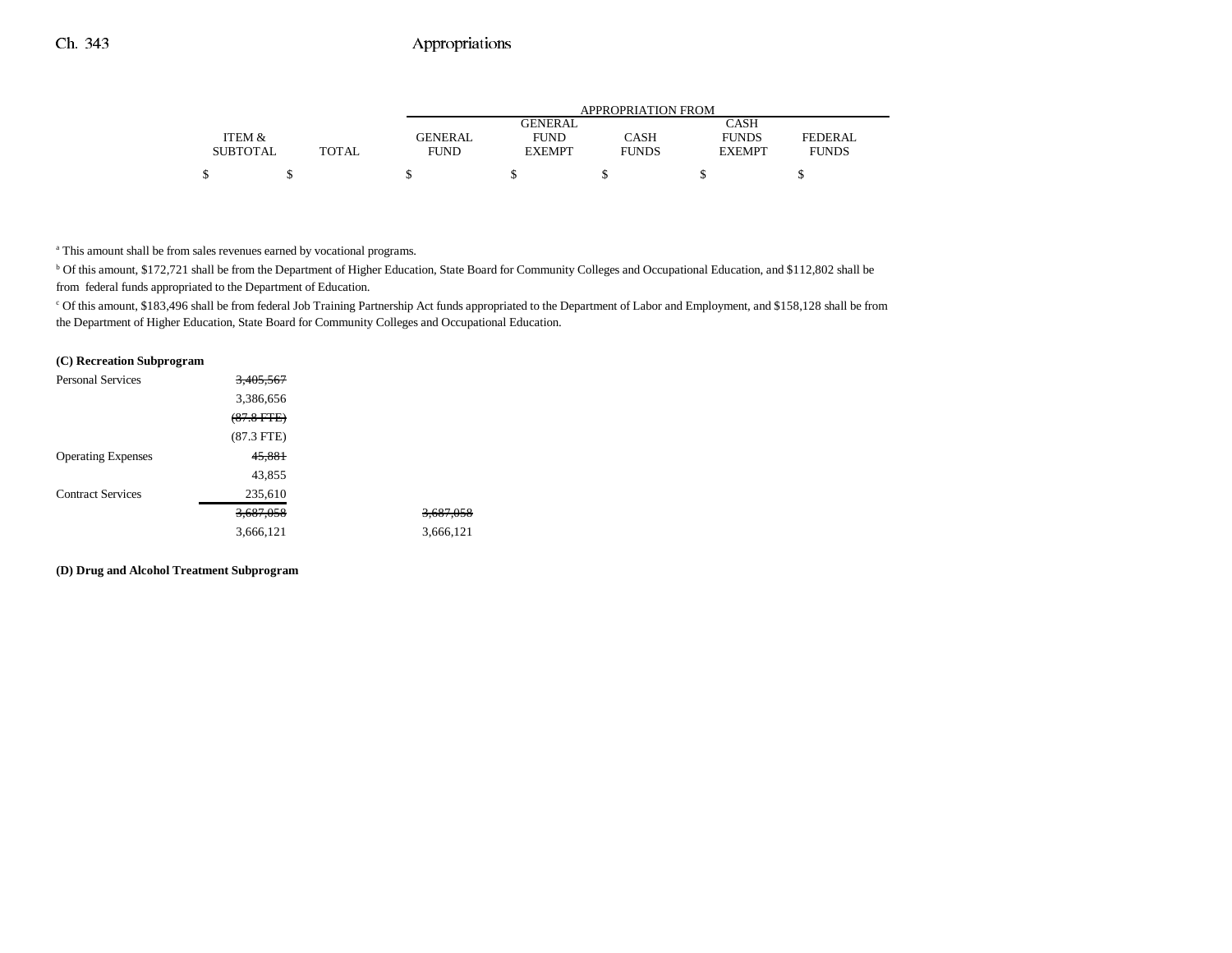| <b>Personal Services</b>             | 199,539   | 199,539     |                   |                |
|--------------------------------------|-----------|-------------|-------------------|----------------|
|                                      |           | $(4.0$ FTE) |                   |                |
| Alcohol Treatment                    |           |             |                   |                |
| Program <sup>16</sup>                | 685,320   | 585,320     |                   | $100,000(T)^a$ |
| Drug Treatment Program <sup>16</sup> | 559,898   | 459,898     |                   | $100,000(T)^a$ |
| Drug Offender Surcharge              |           |             |                   |                |
| Program                              | 507,738   |             | $365,000^{\circ}$ | $142,738(T)^c$ |
|                                      |           |             | $(1.0$ FTE)       |                |
| <b>Contract Services</b>             | 1,909,809 | 1,909,809   |                   |                |
|                                      | 2,189,371 | 2,189,371   |                   |                |
| <b>Treatment Grants</b>              | 531,630   |             |                   | $531,630(T)^c$ |
|                                      | 4,393,934 |             |                   |                |
|                                      | 4,673,496 |             |                   |                |

<sup>a</sup> These amounts shall be from the Department of Human Services, Health and Rehabilitation Services, Alcohol and Drug Abuse Division.

<sup>b</sup> This amount shall be from the Drug Offender Surcharge Fund pursuant to Section 18-19-103(4), C.R.S.

c These amounts shall be from federal funds appropriated to the Department of Public Safety, Division of Criminal Justice.

#### **(E) Sex Offender Treatment Subprogram**

| <b>Personal Services</b>                 | 1,232,193    |           |
|------------------------------------------|--------------|-----------|
|                                          | $(24.2$ FTE) |           |
| <b>Operating Expenses</b>                | 278,135      |           |
| Polygraph Testing                        | 99,360       |           |
|                                          | 1,609,688    | 1,609,688 |
|                                          |              |           |
| (F) Volunteers Subprogram <sup>16a</sup> |              |           |

| <b>Personal Services</b> | 281.028 |  |
|--------------------------|---------|--|
|                          |         |  |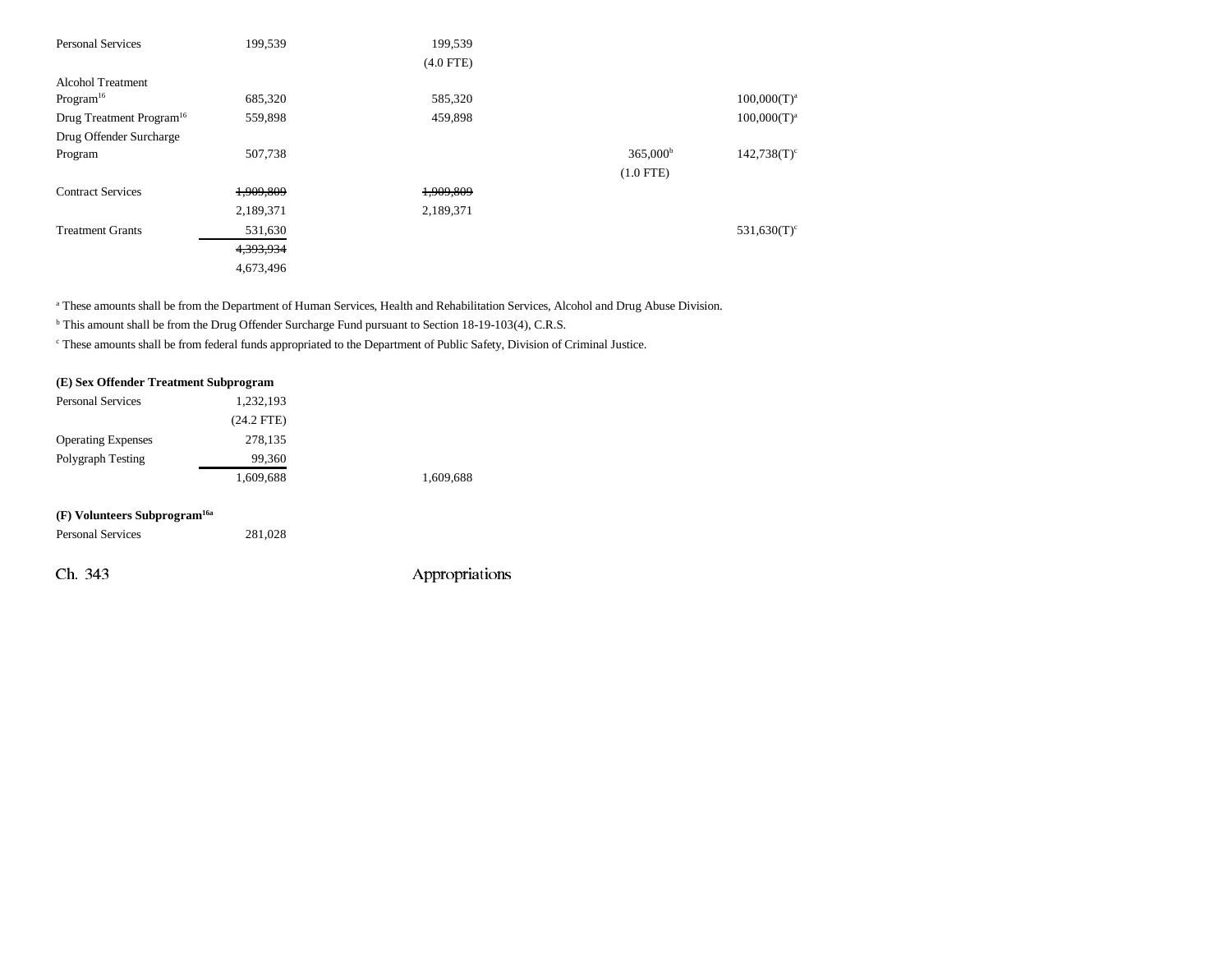|                           |                           |              |                                |                                                | APPROPRIATION FROM   |                                       |                                |
|---------------------------|---------------------------|--------------|--------------------------------|------------------------------------------------|----------------------|---------------------------------------|--------------------------------|
|                           | ITEM &<br><b>SUBTOTAL</b> | <b>TOTAL</b> | <b>GENERAL</b><br>${\rm FUND}$ | <b>GENERAL</b><br><b>FUND</b><br><b>EXEMPT</b> | CASH<br><b>FUNDS</b> | CASH<br><b>FUNDS</b><br><b>EXEMPT</b> | <b>FEDERAL</b><br><b>FUNDS</b> |
|                           | \$                        | $\mathbb{S}$ | \$                             | \$                                             | \$                   | \$                                    | \$                             |
|                           |                           |              |                                |                                                |                      |                                       |                                |
|                           | $(6.2$ FTE)               |              |                                |                                                |                      |                                       |                                |
| <b>Operating Expenses</b> | 19,800                    |              |                                |                                                |                      |                                       |                                |
|                           | 300,828                   |              | 300,828                        |                                                |                      |                                       |                                |
|                           |                           | 24,391,023   |                                |                                                |                      |                                       |                                |
|                           |                           | 24,147,876   |                                |                                                |                      |                                       |                                |
| (5) COMMUNITY SERVICES    |                           |              |                                |                                                |                      |                                       |                                |
| (A) Parole                |                           |              |                                |                                                |                      |                                       |                                |
| Personal Services         | 3,609,889                 |              |                                |                                                |                      |                                       |                                |
|                           | 3,749,844                 |              |                                |                                                |                      |                                       |                                |
|                           | $(78.3$ FTE $)$           |              |                                |                                                |                      |                                       |                                |
|                           | $(82.5$ FTE $)$           |              |                                |                                                |                      |                                       |                                |
| <b>Operating Expenses</b> | 763,098                   |              |                                |                                                |                      |                                       |                                |
|                           | 976,736                   |              |                                |                                                |                      |                                       |                                |
| Post-parole Transitional  |                           |              |                                |                                                |                      |                                       |                                |
| Release Facility          | 210,000                   |              |                                |                                                |                      |                                       |                                |
| Start-up Costs            | 15,388                    |              |                                |                                                |                      |                                       |                                |
|                           | 171,671                   |              |                                |                                                |                      |                                       |                                |

4,598,375 4,598,375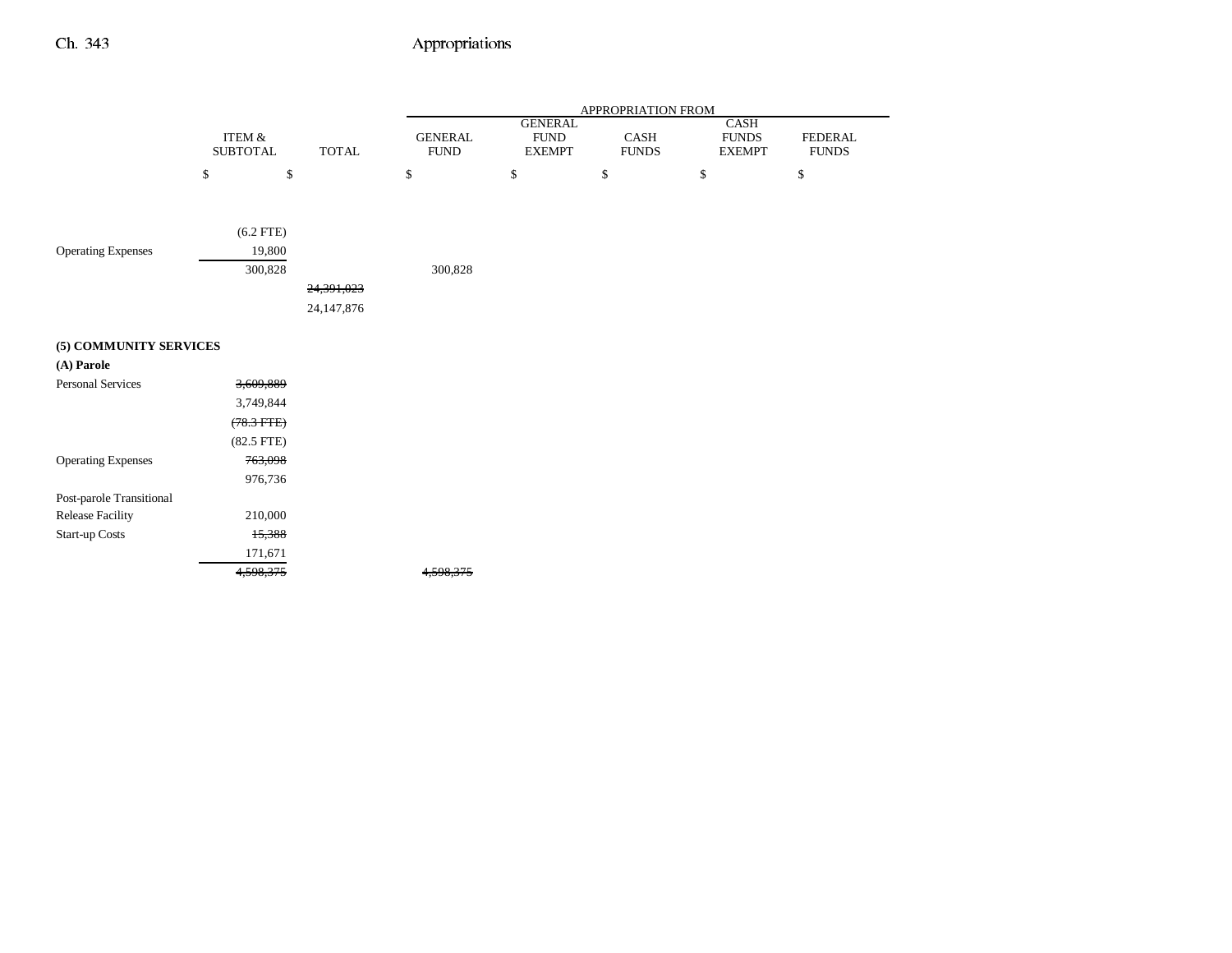| (B) Parole Intensive Supervision Subprogram    |              |                |
|------------------------------------------------|--------------|----------------|
| <b>Personal Services</b>                       | 1,470,314    |                |
|                                                | $(35.9$ FTE) |                |
| <b>Operating Expenses</b>                      | 1,012,106    |                |
| Non-residential Services                       | 436,192      |                |
| <b>Home Detention</b>                          | 73,000       |                |
|                                                | 2,991,612    | 2,991,612      |
| (C) Community Intensive Supervision Subprogram |              |                |
| <b>Personal Services</b>                       | 1,013,342    |                |
|                                                | $(28.3$ FTE) |                |
| <b>Operating Expenses</b>                      | 2,439,485    |                |
| <b>Start-up Costs</b>                          | 126,025      |                |
|                                                | 3,578,852    | 3,578,852      |
| (D) Community Supervision Subprogram           |              |                |
| <b>Personal Services</b>                       | 1,328,446    | 1,328,446      |
|                                                |              | $(28.5$ FTE)   |
| <b>Operating Expenses</b>                      | 64,456       | 64,456         |
| YOS Phases II and III                          |              |                |
| Aftercare                                      | 2,512,738    | 2,512,738      |
|                                                |              | $(8.0$ FTE $)$ |
| <b>Community Mental Health</b>                 |              |                |
| <b>Services</b>                                | 132,200      | 132,200        |
|                                                |              |                |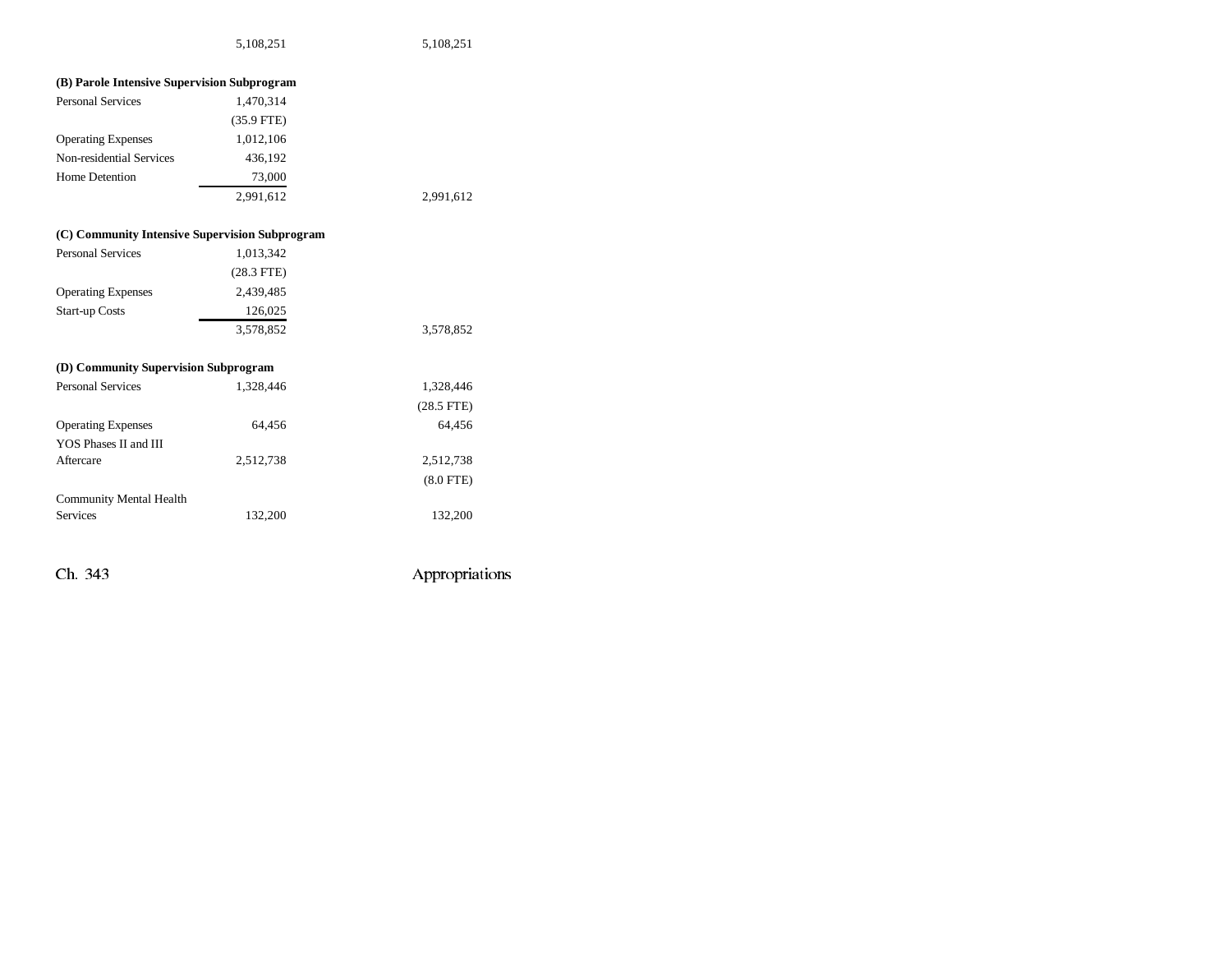|                              |                           |           |              |                               |                                                | APPROPRIATION FROM          |                                              |                         |
|------------------------------|---------------------------|-----------|--------------|-------------------------------|------------------------------------------------|-----------------------------|----------------------------------------------|-------------------------|
|                              | ITEM &<br><b>SUBTOTAL</b> |           | <b>TOTAL</b> | <b>GENERAL</b><br><b>FUND</b> | <b>GENERAL</b><br><b>FUND</b><br><b>EXEMPT</b> | <b>CASH</b><br><b>FUNDS</b> | <b>CASH</b><br><b>FUNDS</b><br><b>EXEMPT</b> | FEDERAL<br><b>FUNDS</b> |
|                              | \$                        | \$        |              | \$                            | \$                                             | \$                          | \$                                           | \$                      |
| <b>Contract Services for</b> |                           |           |              |                               |                                                |                             |                                              |                         |
| <b>Fugitive Returns</b>      |                           | 32,475    |              |                               |                                                |                             |                                              | $32,475(T)^a$           |
| <b>Start-up Costs</b>        |                           | 18,100    |              | 18,100                        |                                                |                             |                                              |                         |
|                              |                           | 4,088,415 |              |                               |                                                |                             |                                              |                         |

<sup>a</sup> This amount shall be from the Department of Public Safety, Division of Criminal Justice.

|                           |              | <del>15,257,254</del> |         |
|---------------------------|--------------|-----------------------|---------|
|                           |              | 15,767,130            |         |
|                           |              |                       |         |
| (6) PAROLE BOARD          |              |                       |         |
| <b>Personal Services</b>  | 679,074      |                       |         |
|                           | $(13.5$ FTE) |                       |         |
| <b>Operating Expenses</b> | 84,388       |                       |         |
| <b>Contract Services</b>  | 6,692        |                       |         |
|                           |              | 770,154               | 770.154 |

## **(7) CORRECTIONAL INDUSTRIES17**

Personal Services 6,634,184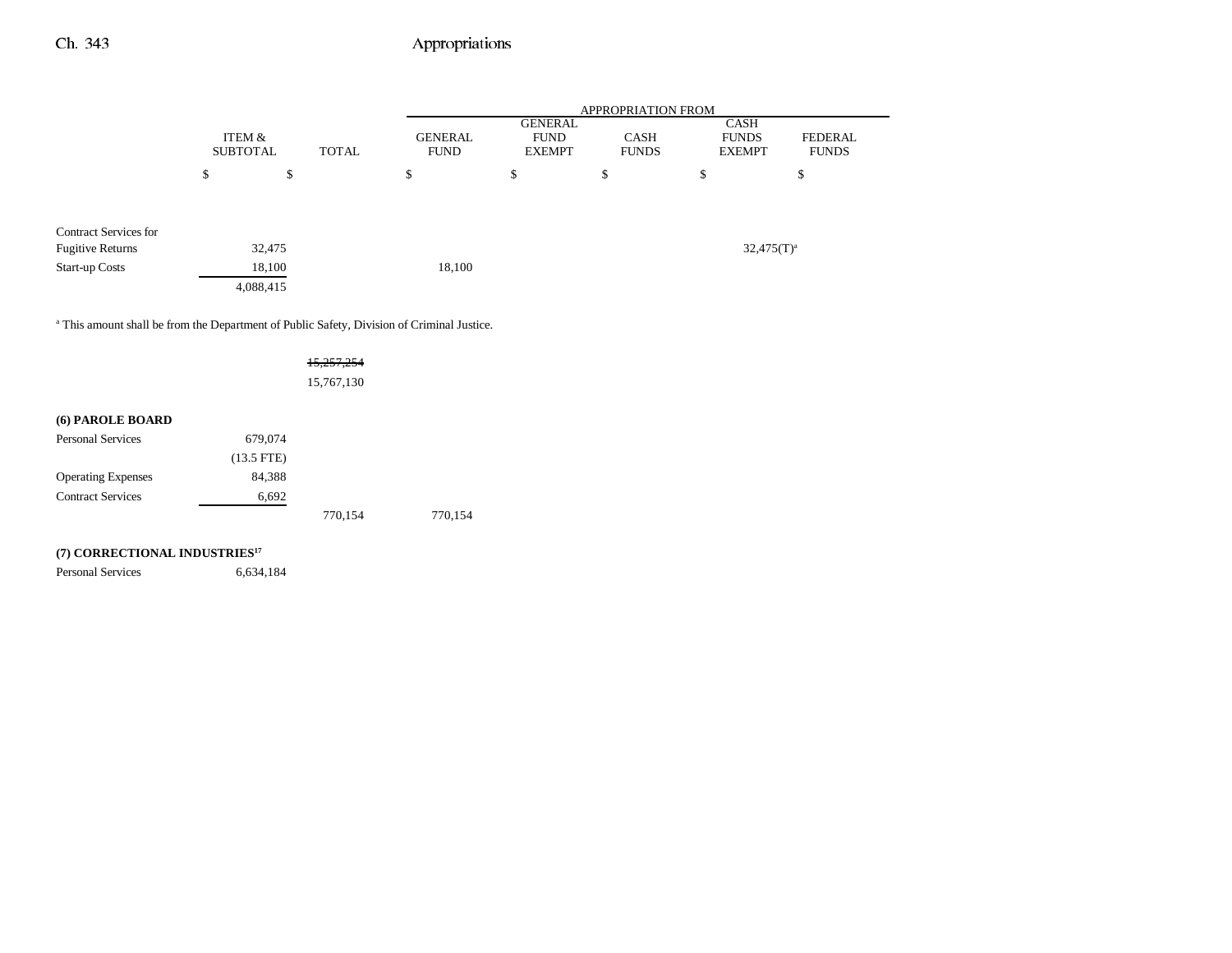|                                 | $(158.0$ FTE) |            |                           |
|---------------------------------|---------------|------------|---------------------------|
| <b>Operating Expenses</b>       | 4,863,479     |            |                           |
|                                 | 4,856,519     |            |                           |
| <b>Raw Materials</b>            | 14,404,328    |            |                           |
| <b>Inmate Pay</b>               | 2,749,822     |            |                           |
|                                 | 2,246,694     |            |                           |
| Capital Outlay                  | 1,394,200     |            |                           |
|                                 | 1,526,200     |            |                           |
| Lease Purchase                  | 1,449,056     |            |                           |
| <b>Indirect Cost Assessment</b> | 463,343       |            |                           |
|                                 |               | 31,958,412 | $31,958,412$ <sup>a</sup> |
|                                 |               | 31,580,324 | 31,580,324 <sup>a</sup>   |

<sup>a</sup> Of this amount, \$18,149,765(T) is estimated to be from sales to other state agencies, \$8,573,687 \$8,063,599 is estimated to be from sales to non-state entities, \$5,216,960(T) is estimated to be from the Department of Revenue for the purchase of license plates, and \$18,000 \$150,000 is estimated to be from the Land Improvement Fund.

| (8) CANTEEN<br><b>OPERATION</b> |              |           |                     |
|---------------------------------|--------------|-----------|---------------------|
| Personal Services               | 779,423      |           |                     |
|                                 | $(20.5$ FTE) |           |                     |
| <b>Operating Expenses</b>       | 8,059,004    |           |                     |
| <b>Inmate Pay</b>               | 33,855       |           |                     |
| <b>Indirect Cost Assessment</b> | 60,117       |           |                     |
| <b>Start-up Costs</b>           | 153,729      |           |                     |
|                                 |              | 9,086,128 | $9,086,128^{\circ}$ |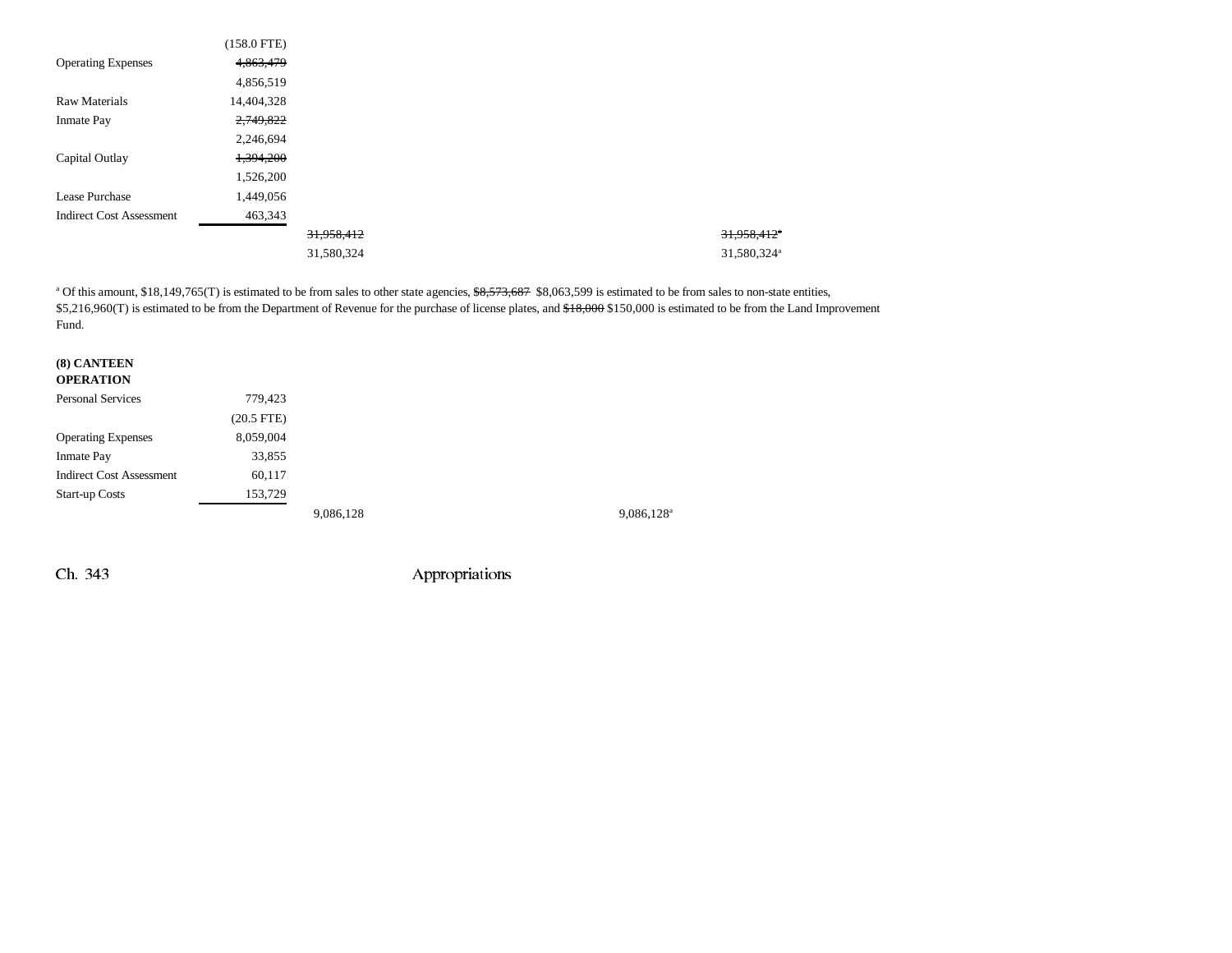|                 |       | APPROPRIATION FROM |               |              |               |              |
|-----------------|-------|--------------------|---------------|--------------|---------------|--------------|
|                 |       |                    | GENERAL       |              | CASH          |              |
| ITEM &          |       | <b>GENERAL</b>     | <b>FUND</b>   | CASH         | <b>FUNDS</b>  | FEDERAL      |
| <b>SUBTOTAL</b> | TOTAL | <b>FUND</b>        | <b>EXEMPT</b> | <b>FUNDS</b> | <b>EXEMPT</b> | <b>FUNDS</b> |
| ¢               |       |                    |               |              |               |              |

<sup>a</sup> This amount shall be from sales revenues earned by the Canteen Operation.

#### **TOTALS PART II**

| $(CORRECTIONS)^{4,5}$ | \$406,382,749 | \$354,492,036 | \$10,430,464"         | \$35.194.289 <sup>*</sup>  | \$6,265,966 |
|-----------------------|---------------|---------------|-----------------------|----------------------------|-------------|
|                       | \$399,779,855 | \$349,426,412 | $$10,483,560^{\circ}$ | $$34.879.785$ <sup>a</sup> | \$4,990,098 |

<sup>a</sup> Of these amounts,  $\frac{$25,518,571}{$25,563,429}$  contains a (T) notation.

**FOOTNOTES** -- The following statements are referenced to the numbered footnotes throughout section 2.

- 4 (Governor lined through this provision. See L. 98, p. 2193.)
- 5 All Departments, Totals -- The General Assembly requests that copies of all reports requested in other footnotes contained in this act be delivered to the Joint Budget Committee and the majority and minority leadership in each house of the General Assembly. Each principal department of the state shall produce its rules and regulations in an electronic format that is suitable for public access through electronic means. Such rules and regulations in such format shall be submitted to the Office of Legislative Legal Services for publishing on the Internet. It is the intent of the General Assembly that this be done within existing resources.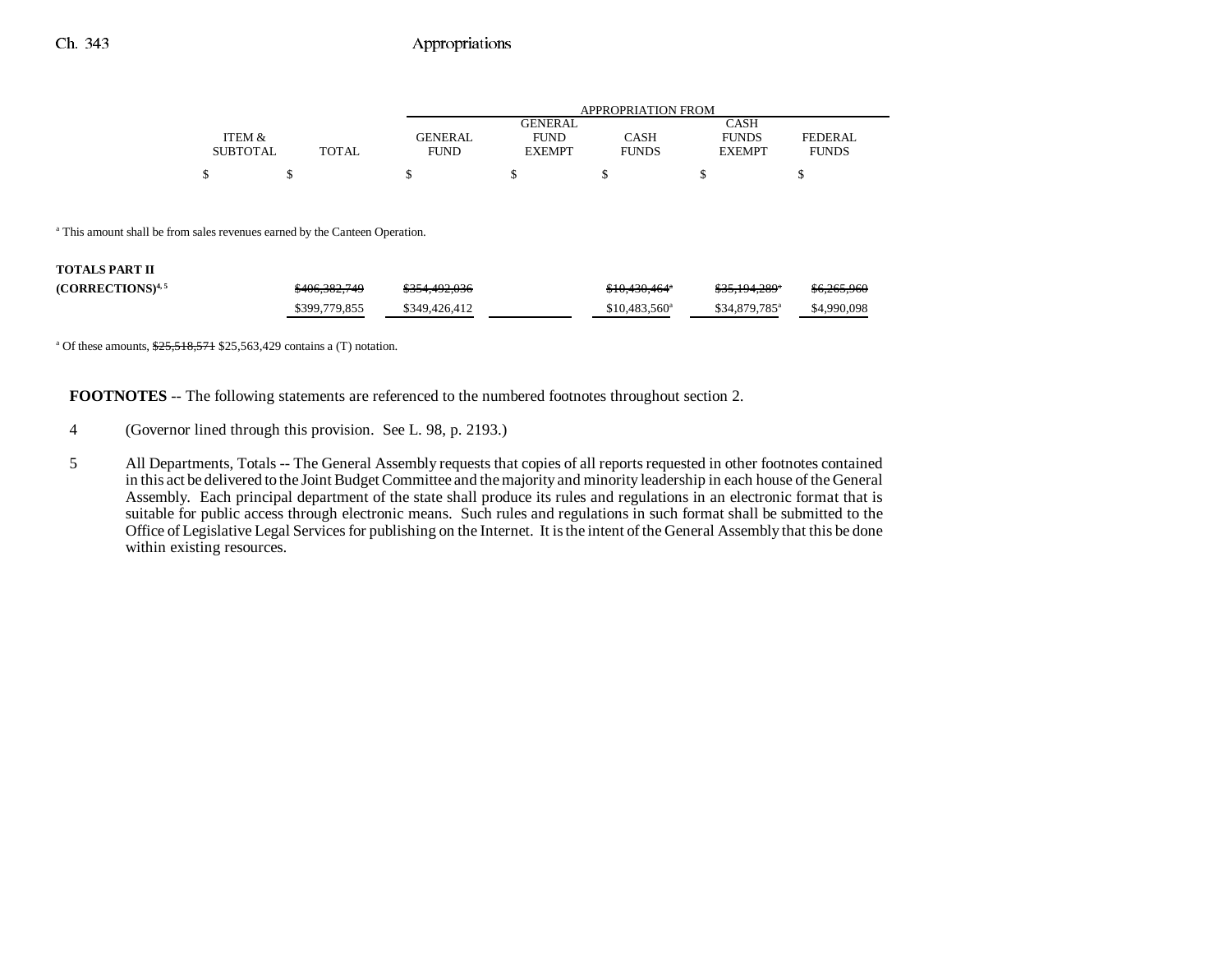- 6 Department of Corrections, Management, Executive Director's Office Subprogram; Department of Human Services, Division of Youth Corrections, and Health and Rehabilitation Services, Alcohol and Drug Abuse Division; Judicial Department, Probation and Related Services; and Department of Public Safety, Division of Criminal Justice -- It is the intent of the General Assembly that state criminal justice agencies involved in multi-agency programs requiring separate appropriations to each agency designate one lead agency to be responsible for submitting a comprehensive annual budget request for such programs to the Joint Budget Committee. Each agency must still submit its portion of such request with its own budget document.
- 7 Department of Corrections, Management, Jail Backlog Subprogram -- The Department is requested to modify the weekly and monthly jail back log reports to account for parole revocations and community corrections regressions.
- 8(Governor lined through this provision. See L. 98, p. 2193.)
- 9 (Governor lined through this provision. See L. 98, p. 2194.)
- 10 Department of Corrections, Institutions, Utilities Subprogram -- The Department of Corrections is requested to continue the energy management program designed to reduce overall energy consumption in the department's facilities. Up to \$100,000 of the department's utility appropriation may be for this program and a portion of these funds may be used to hire the equivalent of 1.0 FTE as an energy management program manager. The Department is requested to submit with its annual budget document a detailed accounting of any savings achieved as a result of the program.
- 11 (Governor lined through this provision. See L. 98, p. 2194.)
- 12 Department of Corrections, Institutions, Medical Services Subprogram, Purchase of Inpatient Services From Other Medical Facilities; and Purchase of Outpatient Services From Other Medical Facilities -- It is the intent of the General Assembly that the Department be permitted to transfer funds between the inpatient and outpatient purchase of services line items so that it may manage the provision of such services to inmates without having to seek specific transfer authority from the General Assembly. The Department is requested to report to the Joint Budget Committee in its annual budget document the total expenditure of these funds, including transfers between line items.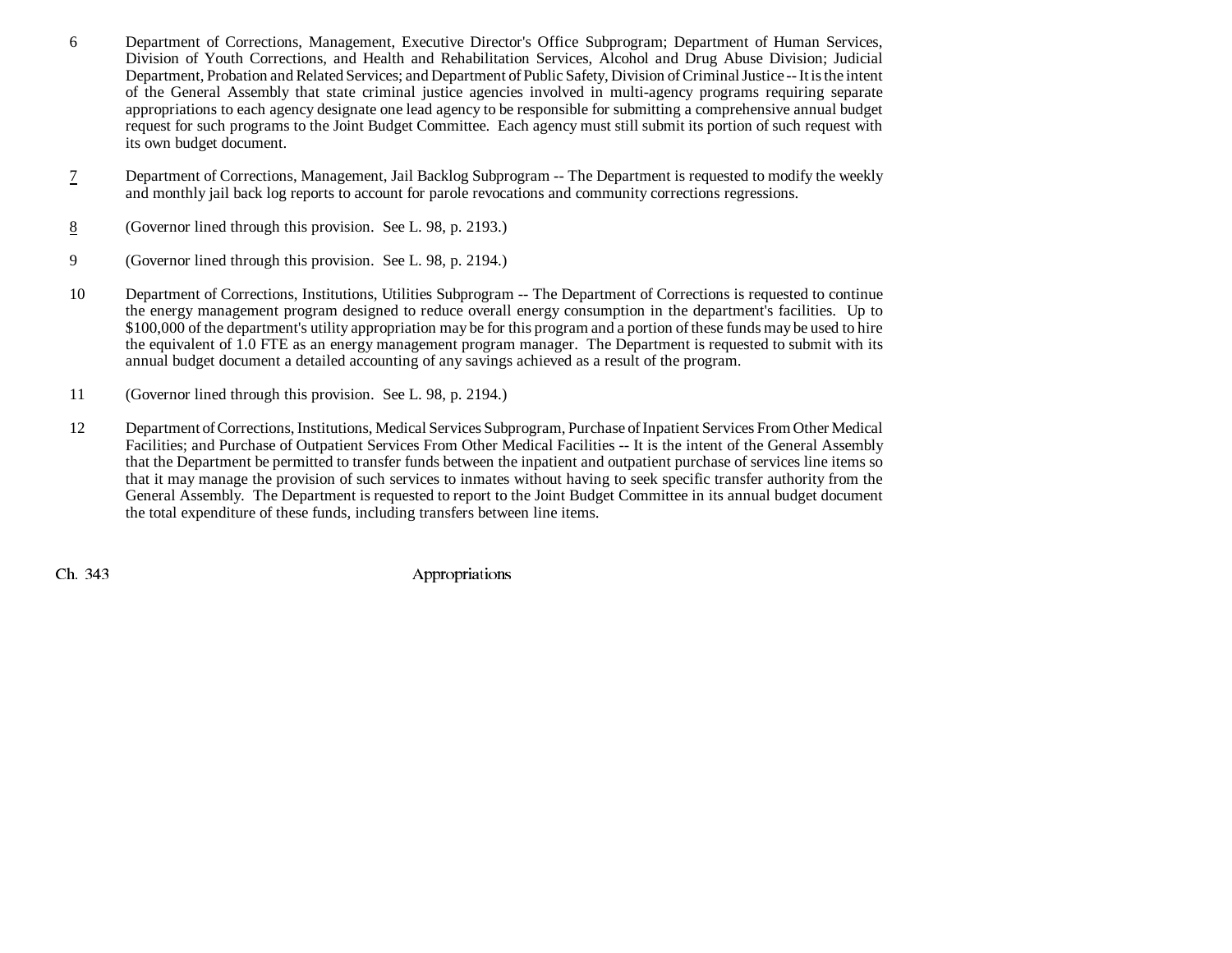|                 |              | APPROPRIATION FROM |               |              |               |              |
|-----------------|--------------|--------------------|---------------|--------------|---------------|--------------|
|                 |              |                    | GENERAL       |              | CASH          |              |
| ITEM &          |              | <b>GENERAL</b>     | <b>FUND</b>   | CASH         | <b>FUNDS</b>  | FEDERAL      |
| <b>SUBTOTAL</b> | <b>TOTAL</b> | <b>FUND</b>        | <b>EXEMPT</b> | <b>FUNDS</b> | <b>EXEMPT</b> | <b>FUNDS</b> |
|                 |              |                    |               |              |               |              |

- 13 Department of Corrections, Support Services, Information Systems Subprogram; and Department of Personnel, Information Management Commission -- It is the intent of the General Assembly that the \$969,245 General Fund appropriation for the new technology projects and the \$1,142,000 General Fund appropriation for the year 2000 personal computer project contained in the Department of Corrections' Information Systems Subprogram be restricted by the State Controller until the Commission on Information Management reviews and approves the Department of Corrections' information technology strategic plan.
- 14(Governor lined through this provision. See L. 98, p. 2194.)
- 15 (Governor lined through this provision. See L. 98, p. 2194.)
- 16 Department of Corrections, Inmate Programs, Drug and Alcohol Treatment Subprogram, Alcohol Treatment Program; and Drug Treatment Program -- It is the intent of the General Assembly that the Department of Corrections be allowed to transfer funds, as necessary, between the alcohol abuse treatment programs line item and the drug abuse treatment programs line item. The Department is requested to report in its annual budget submission to the Joint Budget Committee the amounts transferred between the line items and the total expenditures for each program.
- 16a Department of Corrections, Inmate Programs, Volunteers Subprogram -- It is the intent of the General Assembly that the Department consider using some funds in this subprogram for services associated with matching inmates with individual volunteers to aid offenders in the transition process out of the Department's institutions.